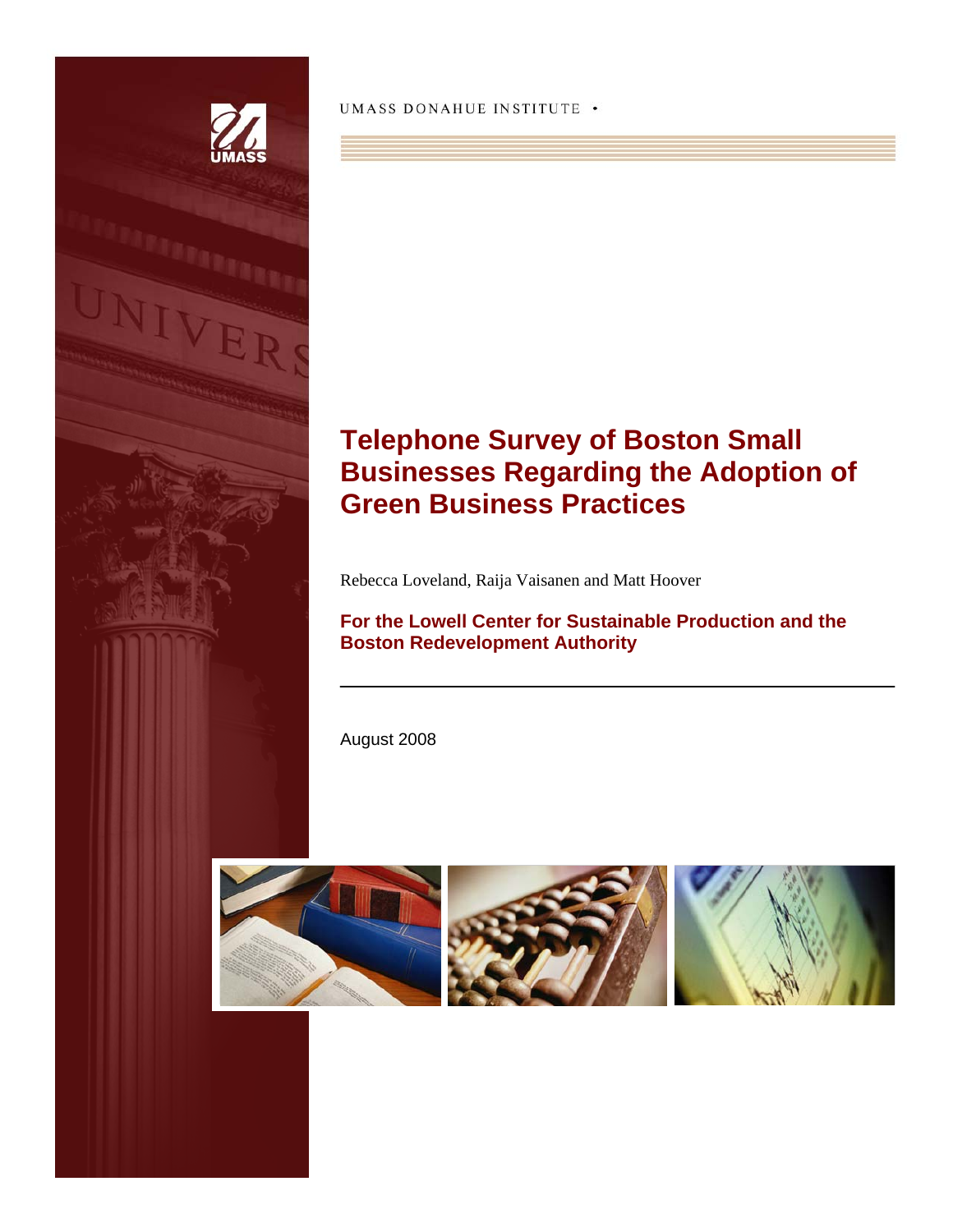Produced by the Economic and Public Policy Research Unit, University of Massachusetts Donahue Institute.

Dr. Michael Goodman, Director Katera Como, Administrative and Projects Coordinator Anna Curtis, Research Assistant Deb Furioni, Data Analyst John Gaviglio, Data Manager Mathew Hoover, Research Analyst Lindsay Koshgarian, Research Analyst Liming Liu, Demographer – Population Program Rebecca Loveland, Research Manager Roger Magnus, Research Analyst – Population Program Kathleen Modzelewski, Research Analyst William Proulx, Research Assistant Susan Strate, Manager – Population Program Raija Vaisanen, Research Assistant Roy Williams, Senior Research Analyst Jeremy Wolf, Research Assistant

Copyright August 2008 University of Massachusetts Donahue Institute

The contents of this publication may be reproduced only with permission of the authors.

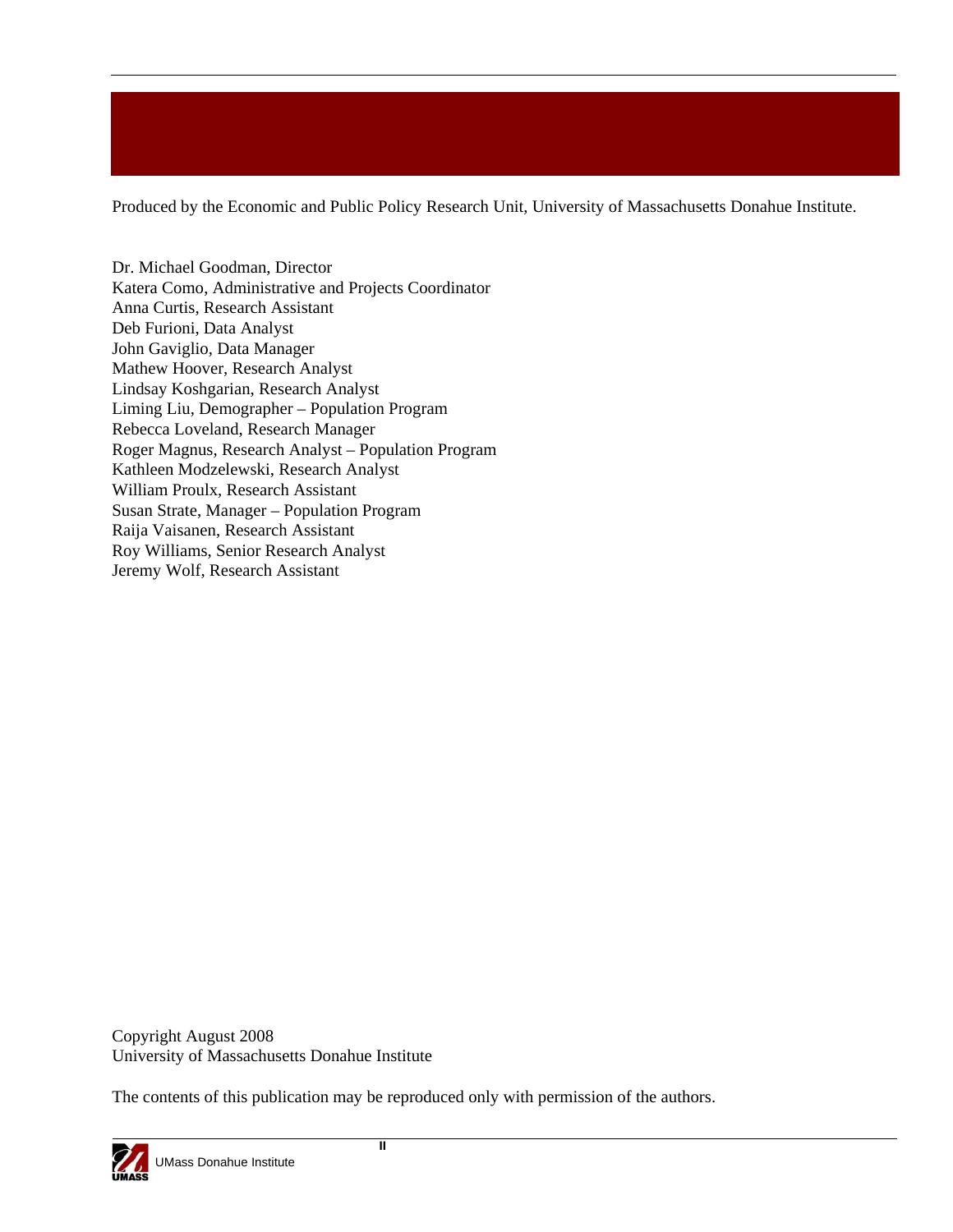# **Contents**

| Willing to be contacted by the City of Boston for further information on sustainable   |  |
|----------------------------------------------------------------------------------------|--|
|                                                                                        |  |
| Willing to be contacted to take part in a focus group to learn more about the needs of |  |
|                                                                                        |  |
|                                                                                        |  |
|                                                                                        |  |
|                                                                                        |  |

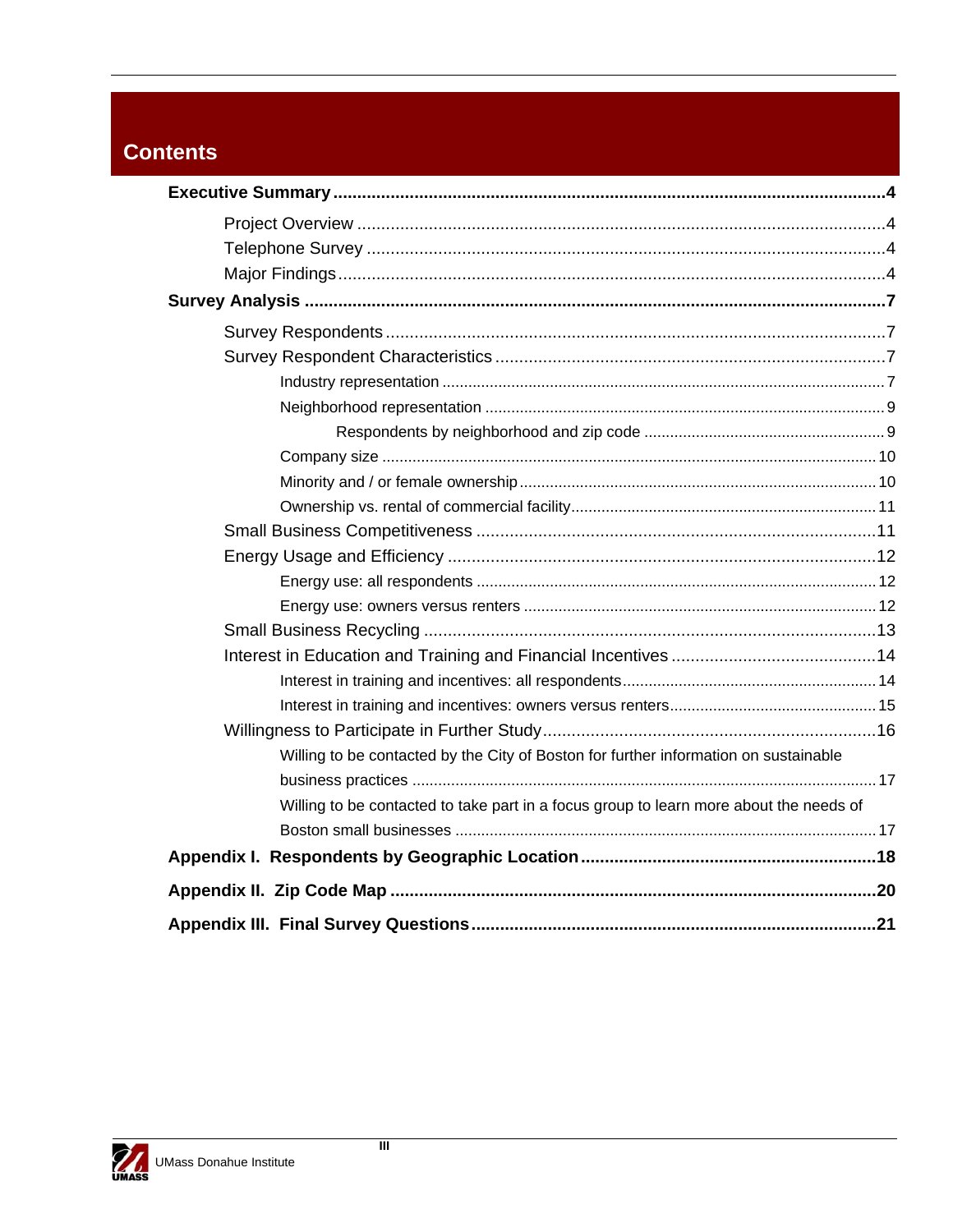### **Executive Summary**

### **Project Overview**

In the spring and summer of 2008, the UMass Donahue Institute partnered with the Lowell Center for Sustainable Production and the Boston Redevelopment Authority to conduct a survey designed to assess current conditions for Boston small businesses related to their adoption of green business practices. The survey, designed collaboratively, provided a broad look at business needs and current conservation strategies related to energy, clean technology, waste management and the purchasing of green products. The intent of the survey was to identify opportunities for intervention in the form of programs, policies or other types of incentives. Another underlying goal was to gauge current levels of interest in the various programs.

### **Telephone Survey**

UMDI partnered with a professional market research firm to survey a random sample of 5,000 small businesses (fewer than 250 employees) located in the city of Boston. Given that small businesses represent the vast majority of firms located within the city of Boston, this population is a crucial one to understand when it comes to the promotion of green business practices within the city. In all, a total of 442 small businesses agreed to participate in the telephone survey. Respondent businesses, as a whole, tended to be very small: seventy-eight percent of the businesses have ten or fewer employees. A large proportion of the businesses - over forty percent of the total - are minority and / or female owned. The sample also included respectable proportions of businesses by neighborhood, industry sector and employment size.

## **Major Findings**

Upon completion of the survey, UMDI conducted a statistical analysis of the survey findings, detailed results of which are contained within the report. The study team was pleased to note an existing, baseline level of interest

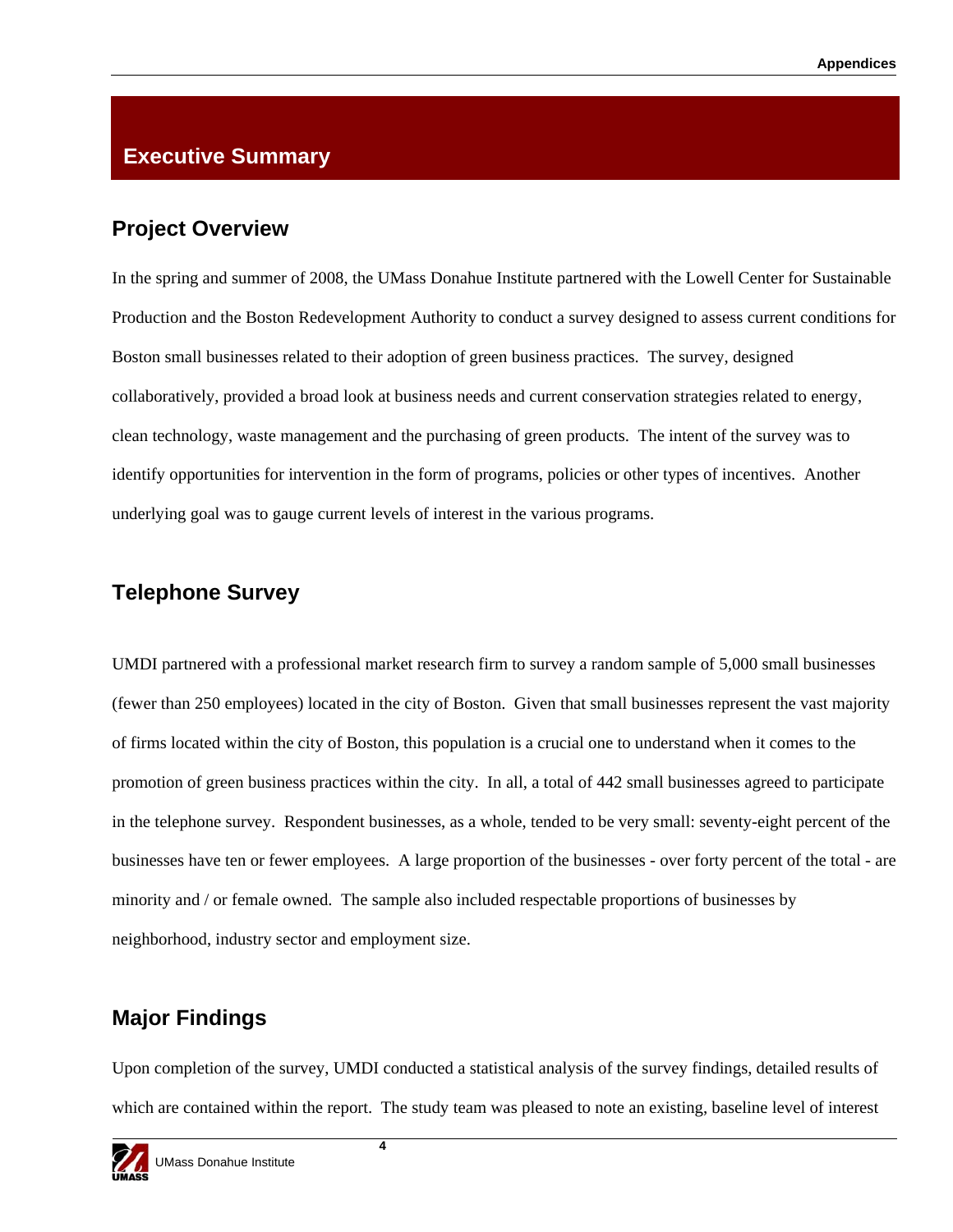in and adoption of sustainable business practices among the survey respondents. Survey results suggest that one likely reason for the interest in green business practices has to do with growing financial pressures on small businesses in the City related to energy and water resource costs. Other findings gave evidence of some underlying philosophical support for environmental practices. Whatever the reasons for the action, the survey does provide compelling evidence to suggest that small businesses in Boston are engaged, ready and receptive for further support.

Major findings related to specific topic areas are as follows:

#### *Significant financial pressure related to cost of energy and water*

A majority of small businesses (62 percent) report that the most significant challenge they face is the financial impact of rising energy costs. This rate ranks ten percent above the next most significant concern, rising health care costs. Thirty-four percent of businesses ranked water and sewer costs as a significant issue.

#### *The majority of businesses already engage in green practices related to energy use*

Small businesses in Boston report that they already engage in numerous environmentally preferable practices. The vast majority of businesses (90 percent) already encourage employees to turn off lights and equipment when they are not in use. Furthermore, the majority of businesses report that they use recycled or waste minimizing products for office supplies and packaging; purchase energy efficient lighting; and purchase energy efficient equipment.

#### *The majority of businesses also engage in green practices related to recycling, but more could be done*

The majority of small businesses recycle paper, cardboard, and plastics. Other materials, such as metal and glass, food and organic waste, shipping pallets and textiles are not recycled as frequently by Boston small businesses.

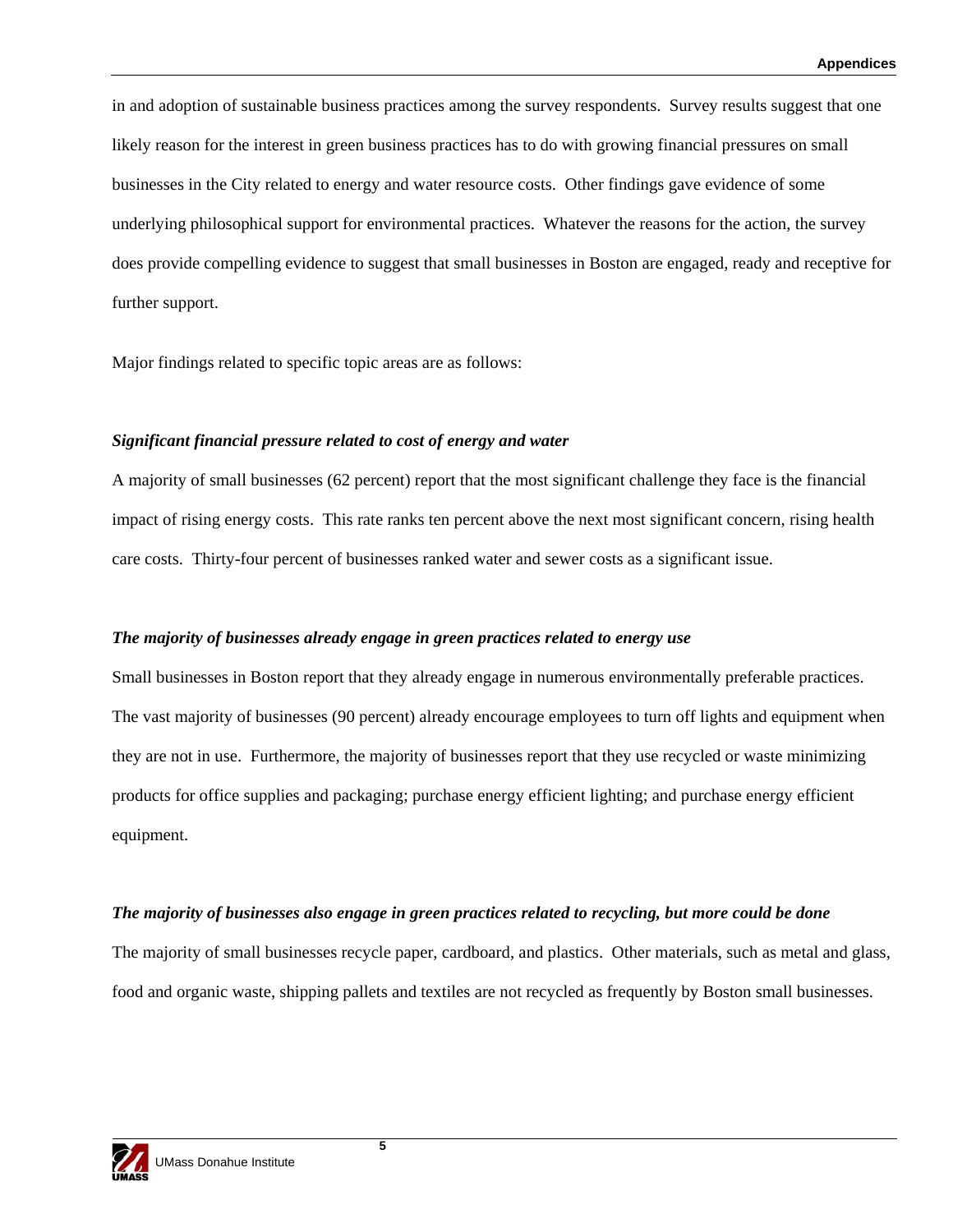### *Businesses are more interested in financial incentives over education and training programs to promote green practices*

When comparing program types, businesses appear to be more receptive to programs which offer discounts, grants or other financial incentives. Depending on the type of incentive, between 38 and 56 percent of businesses are interested in such programs. Fewer but still a fair number of businesses (between 30 and 36 percent of surveyed businesses) are interested in a range of green training programs.

#### *Commercial property owners are more receptive to adopting green practices than renters*

In virtually every category, in both education- and incentive-based programs, those who own their commercial property are more interested in engaging in green practices than those that rent. The biggest differences between owners and renters relate to interest in incentives to use green building materials as well as interest in discounts for green building products. In general, these differences may be due to the fact that property owners have control over infrastructure decisions related to their property, while renters are much less likely to have this capacity.

#### *A good number of businesses are willing to be contacted and further engage with the City on these issues*

Many surveyed businesses were interested in further engagement with the City. Close to a majority of surveyed businesses (48 percent) expressed an interest in being contacted by the City of Boston for more information on sustainable business practices. About one-third of surveyed businesses offered to take part in focus groups regarding the needs of Boston's small businesses.

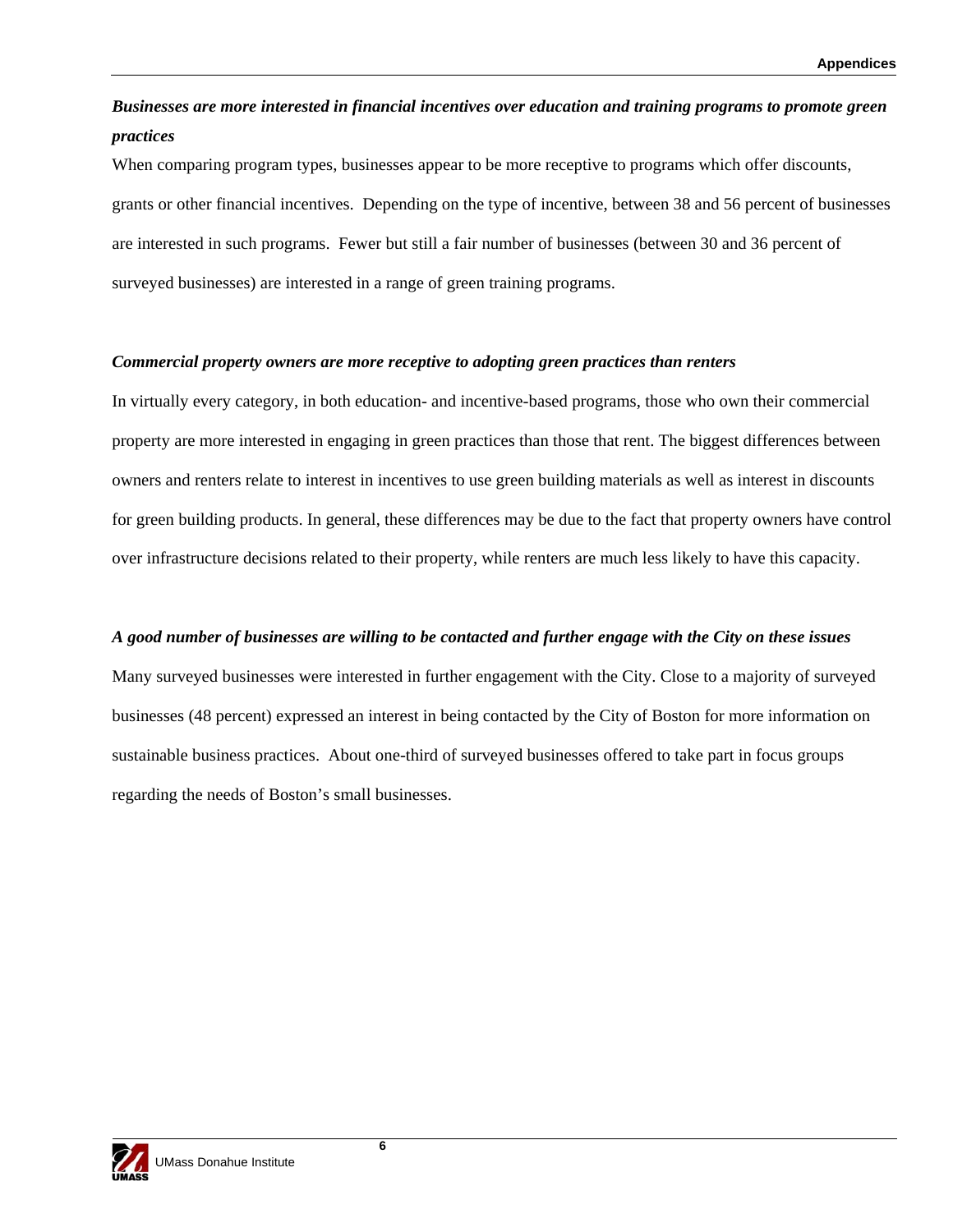# **Survey Analysis**

## **Survey Respondents**

- Total calls made  $= 8.420$
- Random sample  $= 5,000$
- Number of eligible respondents who refused  $= 1,525$
- Number of eligible respondents, no answer  $= 962$
- Disconnected number  $= 445$
- Total responses  $= 442$ 
	- o Minority / woman owned businesses =  $181 (41.0%)$
	- o Renters = 316 (71.7%); Owners = 125 (28.3%)
- Total response rate after callbacks =  $17.8\%$  (total responses/ eligible refusals + eligible no answer).

To assess the business needs in the city of Boston regarding energy use, clean technology, and waste management, the UMass Donahue Institute (UMDI) conducted a telephone survey of 400 randomly sampled small businesses (fewer than 250 employees) within the city of Boston. Firms were identified by the Dun and Bradstreet (D & B) database, which contains name and contact information for these businesses. Over 8,000 calls were made from a sampling frame of 5,000 small businesses to obtain our required sample size. The confidence interval for the survey is +/- 4.75.

## **Survey Respondent Characteristics**

### **Industry representation**

A wide range of industries are represented by the 442 respondents to the small business survey. Survey respondents were categorized by industry using their industry (SIC) codes. Over 10 percent of the respondents were classified as business services, which includes: advertising, consumer credit, mailing and reproduction, building services, equipment and rental, and computer programming and data processing services. Other top represented industry sectors include legal services (8.8 percent), engineering, accounting, research, management, and related services (8.8 percent), and real estate services (7.5 percent).

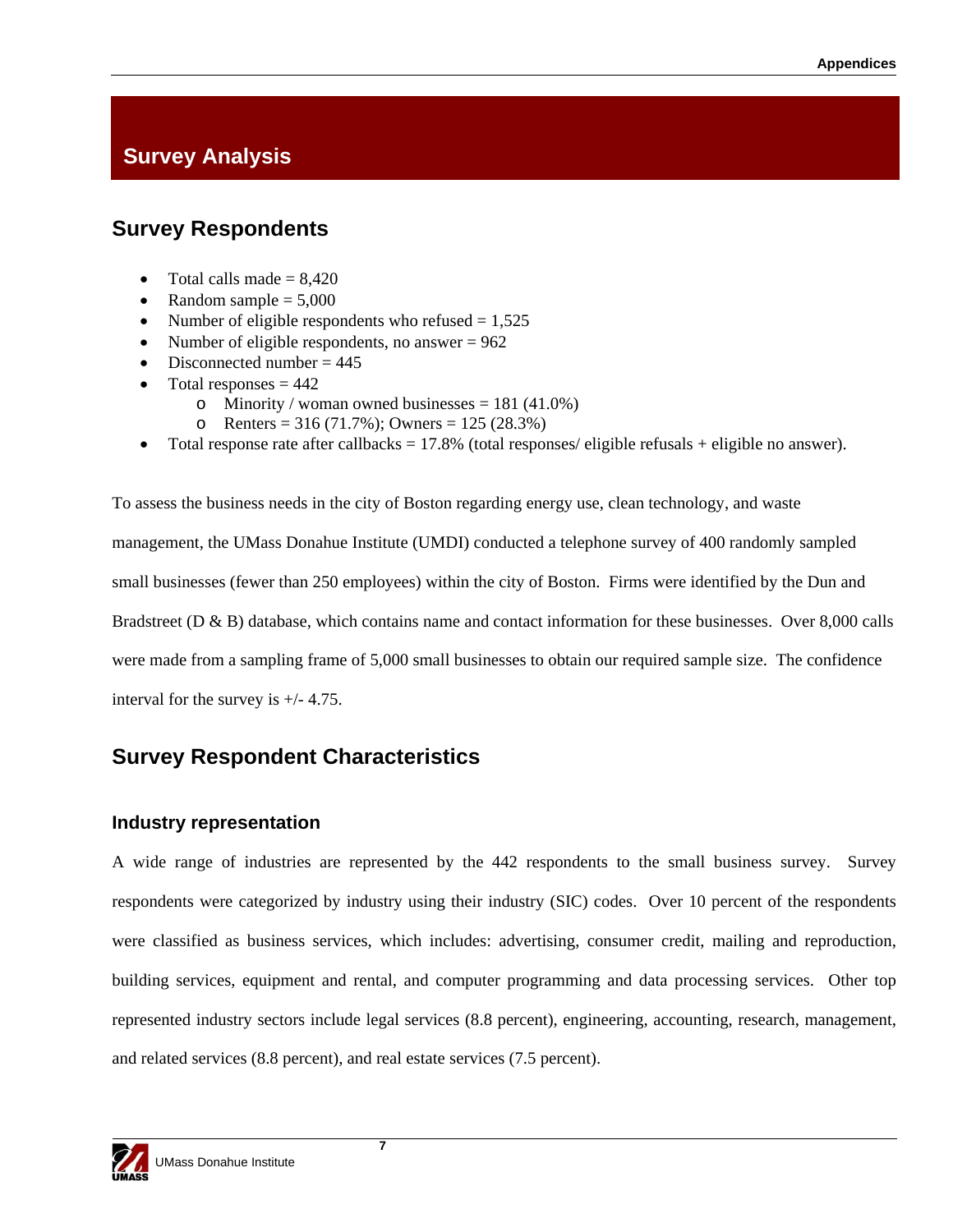| <b>Industry Sector (SIC-2 digit code)</b>                                        | <b>Number</b>  | Percentage |
|----------------------------------------------------------------------------------|----------------|------------|
| Business Services (73)                                                           | 49             | 11.1%      |
| Legal Services (81)                                                              | 39             | 8.8%       |
| Engineering, Accounting, Research, Management, and Related Services (87)         | 39             | 8.8%       |
| Real Estate (65)                                                                 | 33             | 7.5%       |
| Health Services (80)                                                             | 24             | 5.4%       |
| Miscellaneous Retail (59)                                                        | 23             | 5.2%       |
| Personal Services (72)                                                           | 20             | 4.5%       |
| Eating and Drinking Places (58)                                                  | 18             | 4.1%       |
| Social Services (83)                                                             | 17             | 3.8%       |
| <b>Construction Special Trade Contractors (17)</b>                               | 13             | 2.9%       |
| Automotive Repair Services and Parking (75)                                      | 13             | 2.9%       |
| Wholesale Trade Durable Goods (50)                                               | 11             | 2.5%       |
| Wholesale Trade Nondurable Goods (51)                                            | 10             | 2.3%       |
| Food Stores (54)                                                                 | 10             | 2.3%       |
| Transportation Services (47)                                                     | 8              | 1.8%       |
| Automotive Dealers and Gasoline Service Stations (55)                            | $8\,$          | 1.8%       |
| <b>Educational Services (82)</b>                                                 | 8              | 1.8%       |
| Membership Organizations (86)                                                    | $8\,$          | 1.8%       |
| Miscellaneous Services (89)                                                      | 7              | 1.6%       |
| Home Furniture, Furnishings, and Equipment Stores (57)                           | 6              | 1.4%       |
| Printing, Publishing, and Allied Industries (27)                                 | 5              | 1.1%       |
| Apparel and Accessory Stores (56)                                                | 5              | 1.1%       |
| Security and Commodity Brokers, Dealers, Exchanges, and Services (62)            | 5              | 1.1%       |
| Holding and Other Investment Offices (67)                                        | 5              | 1.1%       |
| Amusement and Recreation Services (79)                                           | 5              | 1.1%       |
| Agricultural Services (07)                                                       | $\overline{4}$ | .9%        |
| Motor Freight Transportation and Warehousing (42)                                | 4              | .9%        |
| Building Materials, Hardware, Garden Supply, and Mobile Home Dealers (52)        | $\overline{4}$ | .9%        |
| Hotels, Rooming Houses, Camps, and Other Lodging Places (70)                     | 4              | .9%        |
| Lumber and Wood Products, Except Furniture (24)                                  | 3              | .7%        |
| General Merchandise Stores (53)                                                  | 3              | .7%        |
| Non-Depository Credit Institutions (61)                                          | 3              | .7%        |
| Insurance Agents, Brokers, and Service (64)                                      | 3              | .7%        |
| Miscellaneous Repair Services (76)                                               | $\mathfrak{Z}$ | .7%        |
| Heavy Construction Other Than Building Construction Contractors (16)             | 2              | .5%        |
| Chemicals and Allied Products (28)                                               | $\overline{2}$ | .5%        |
| Miscellaneous Manufacturing Industries (39)                                      | 2              | .5%        |
| Motion Pictures (78)                                                             | $\overline{2}$ | .5%        |
| Food and Kindred Products (20)                                                   | 1              | .2%        |
| Textile Mill Products (22)                                                       | $\mathbf{1}$   | .2%        |
| Apparel and Other Finished Products Made From Fabrics and Similar Materials (23) | 1              | .2%        |
| Rubber and Miscellaneous Plastics Products (31)                                  | $\mathbf{1}$   | .2%        |

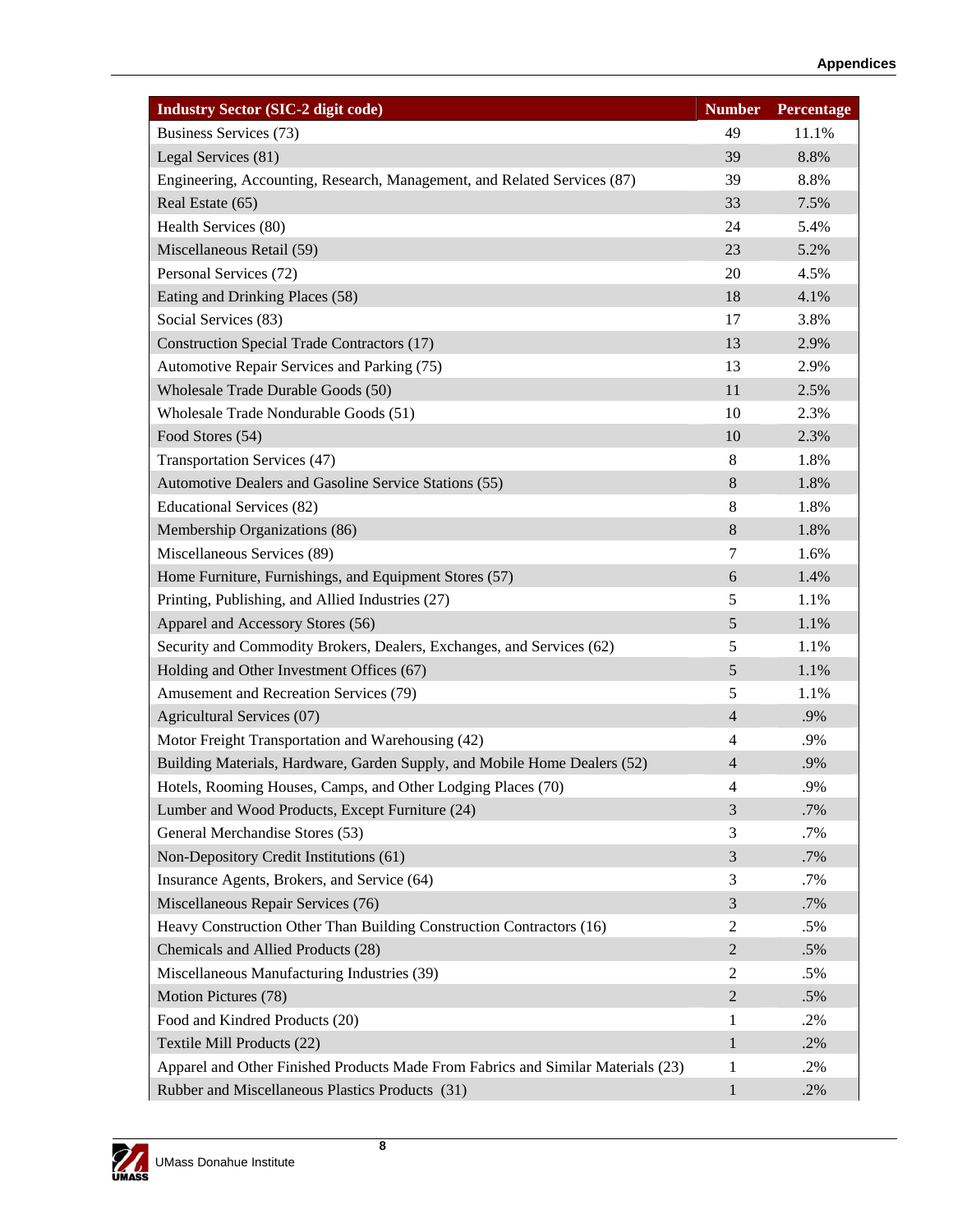| Primary Metal Industries (33)                                                   |     | $.2\%$ |
|---------------------------------------------------------------------------------|-----|--------|
| Fabricated Metal Products, Except Machinery and Transportation Equipment (34)   |     | $.2\%$ |
| Industrial and Commercial Machinery and Computer Equipment (35)                 |     | $.2\%$ |
| Local and Suburban Transit and Interurban Highway Passenger Transportation (41) |     | $.2\%$ |
| Water Transportation (44)                                                       |     | $.2\%$ |
| Communications (48)                                                             |     | $.2\%$ |
| Depository Institutions (60)                                                    |     | $.2\%$ |
| Insurance Carriers (63)                                                         |     | $.2\%$ |
| Museums Art Galleries, and Botanical and Zoological Gardens (84)                |     | $.2\%$ |
| Non-classifiable Establishments (99)                                            |     | $.2\%$ |
| Total Valid N                                                                   | 442 | 100%   |

#### **Neighborhood representation**

Respondents were also categorized by their location within the city of Boston. The table below summarizes the zip code / city neighborhood breakdown for each of the businesses represented in the survey. The vast majority of the businesses were located in Downtown Boston (16.5 percent overall). The Back Bay and Dorchester each represent 9.5 percent of the respondents, 9.1 percent in South Boston, 6.7 percent in Roxbury, 6.1 percent in Allston/ Brighton and in the North End, 5.2 percent in Jamaica Plain, 5.0 percent in the Longwood Medical Area, 4.5 percent in Boston's Chinatown and Charlestown, 4.3 percent in East Boston, 3.6 percent in Hyde Park, 3.4 percent in Roslindale, 2.3 percent in Mattapan and West Roxbury, and .7 percent in Copley Square and Readville.

| <b>City Neighborhood</b>          | <b>Zip</b><br><b>Code</b> | <b>Number</b> | <b>Percentage</b> |
|-----------------------------------|---------------------------|---------------|-------------------|
| Allston/Brighton                  | 02135                     | 17            | 3.8%              |
|                                   | 02134                     | 10            | 2.3%              |
|                                   | 02116                     | 36            | 8.1%              |
| Boston – Back Bay                 | 02115                     | 6             | 1.4%              |
| Boston - Chinatown                | 02111                     | 20            | 4.5%              |
| Boston – Copley                   | 02199                     | 3             | 0.7%              |
|                                   | 02110                     | 26            | 5.9%              |
|                                   | 02108                     | 23            | 5.2%              |
| Boston – Downtown                 | 02114                     | 16            | 3.6%              |
|                                   | 02113                     | 6             | 1.4%              |
|                                   | 02117                     | 1             | 0.2%              |
|                                   | 02196                     | 1             | 0.2%              |
| Boston - Longwood Medical<br>Area | 02215                     | 22            | 5.0%              |

### **Respondents by neighborhood and zip code**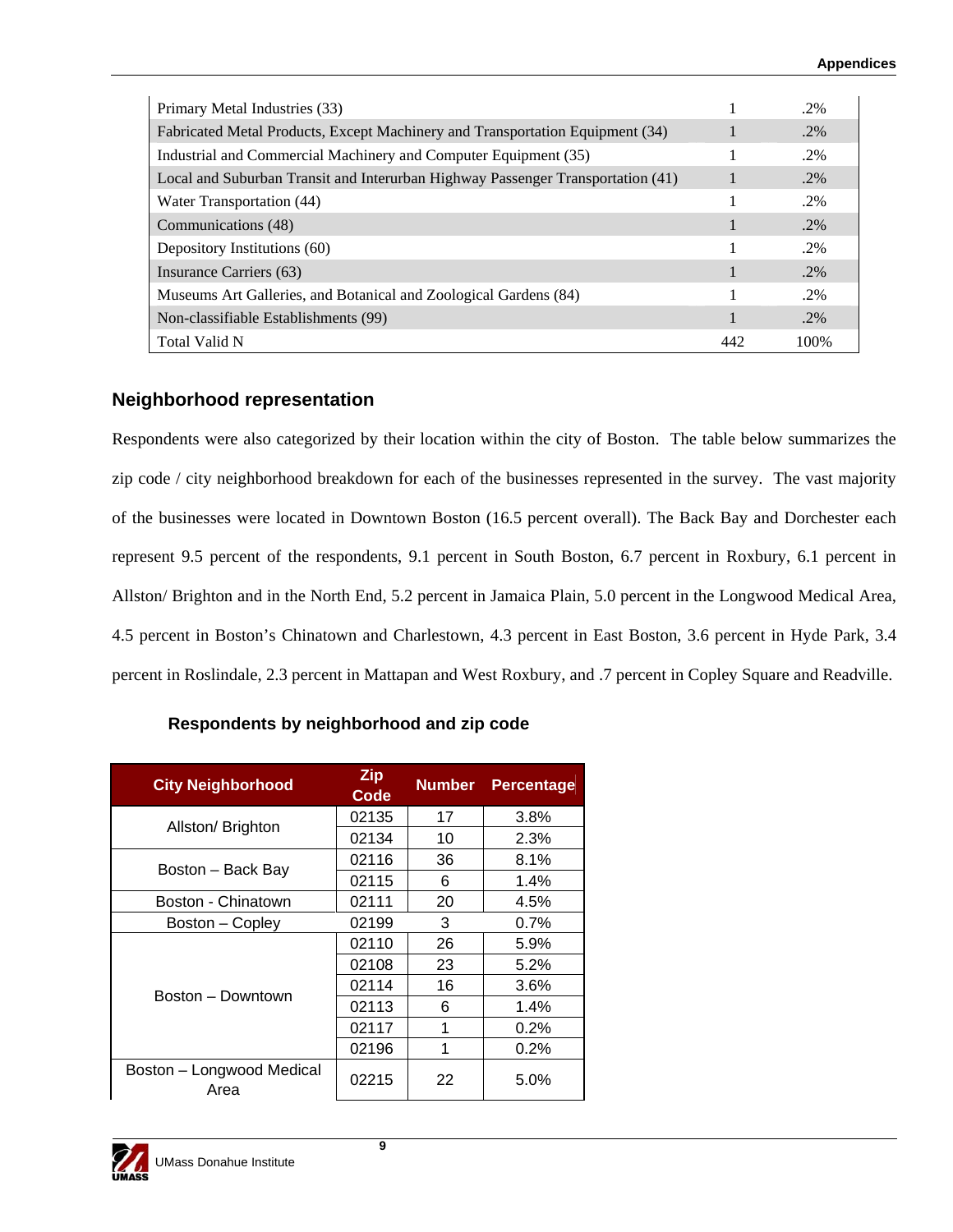| Boston - North End    | 02109 | 27 | 6.1%    |
|-----------------------|-------|----|---------|
|                       | 02210 | 22 | 5.0%    |
| Boston – South Boston | 02127 | 18 | 4.1%    |
| Charlestown           | 02129 | 20 | 4.5%    |
|                       | 02124 | 19 | 4.3%    |
|                       | 02125 | 9  | 2.0%    |
| Dorchester            | 02122 | 8  | 1.8%    |
|                       | 02121 | 6  | 1.4%    |
| East Boston           | 02128 | 19 | 4.3%    |
| Hyde Park             | 02136 | 16 | $3.6\%$ |
| Jamaica Plain         | 02130 | 23 | 5.2%    |
| Mattapan              | 02126 | 10 | 2.3%    |
| Readville             | 02137 | 3  | 0.7%    |
| Roslindale            | 02131 | 15 | 3.4%    |
|                       | 02118 | 17 | 3.8%    |
| Roxbury               | 02119 | 9  | 2.0%    |
|                       | 02120 | 4  | $0.9\%$ |
| West Roxbury          | 02132 | 10 | 2.3%    |

### **Company size**

The majority of small businesses surveyed had 4 employees or fewer (56.8 percent) and a significant number of those respondents identified themselves as self-employed – e.g. one person companies - (20.1 percent). One in five businesses had between 5 and 10 employees and over 21 percent of the respondents had more than 10 employees in total.

|                                    | <b>Number</b> | <b>Percentage</b> |
|------------------------------------|---------------|-------------------|
| Self-Employed (1 person companies) | 89            | 20.1%             |
| Between 2 and 4 Employees          | 162           | 36.7%             |
| Between 5 and 10 Employees         | 96            | 21.7%             |
| More than 10 Employees             | 95            | 21.5%             |
| Total Valid N                      | 442           | 100%              |

### **Minority and / or female ownership**

Slightly more than 40 percent of the businesses surveyed were minority and/or female-owned.

|                                  | <b>Number</b> | <b>Percentage</b> |
|----------------------------------|---------------|-------------------|
| Not Minority and/or Female-Owned | 261           | 59.0%             |
| Minority and/or Female Owned     | 181           | 41.0%             |
| Total Valid N                    | 449           | 100%              |

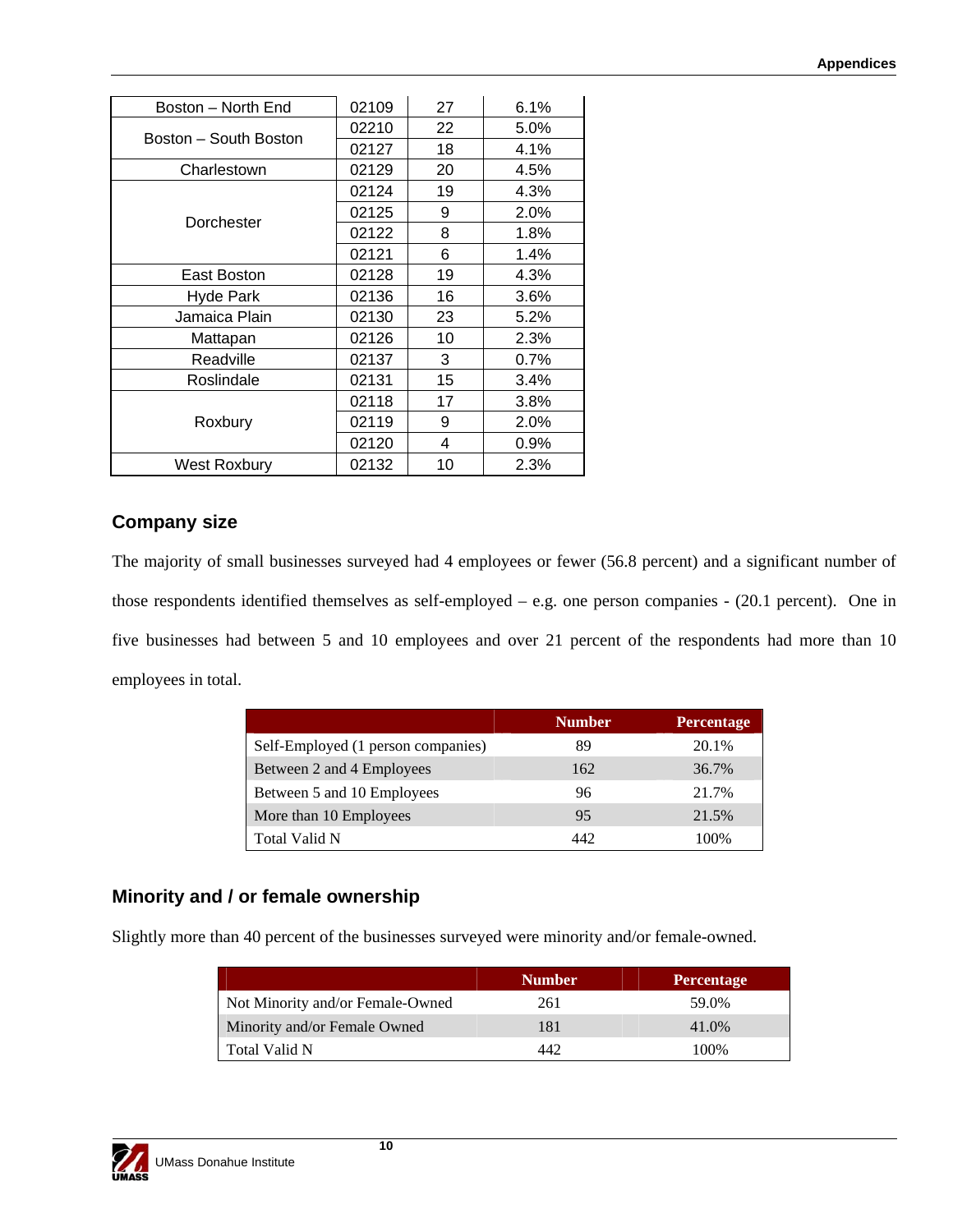### **Ownership vs. rental of commercial facility**

|               | <b>Number</b> | <b>Percentage</b> |
|---------------|---------------|-------------------|
| Rent          | 316           | 71.7%             |
| Own           | 125           | 28.3%             |
| Total Valid N | 441           | 100\%             |

Almost three-quarters of the businesses surveyed rent rather than own their facilities.

### **Small Business Competitiveness**

Each survey respondent was asked about a range of competitiveness issues that their small business may be facing and were requested to rank each issue on a scale of 1 to 5, with 1 being "not a problem" and 5 representing a "serious problem". These rankings were then recoded into three categories: not a significant issue (all of the 1 responses), ambivalent (the 2s and 3s), and a significant issue (the 4s and 5s). The table below presents the issues ordered from highest to lowest, in terms of the "significant problem" category.

Rising energy costs are viewed by respondents as the most significant issue facing small business competitiveness. Over two-thirds of respondents (62 percent) view this as a significant issue and only 12 percent do not believe it to be a problem. Other issues viewed as affecting competitiveness include rising health care costs and commercial real estate costs; 52 percent and almost 41 percent respectively viewed these as significant issues.

| <b>Small Business Competitiveness Issues</b>            | <b>Significant</b><br>$($ %) | <b>Ambivalent</b><br>$\frac{9}{6}$ | Not an<br><b>Issue</b> $\left(\frac{9}{6}\right)$ |
|---------------------------------------------------------|------------------------------|------------------------------------|---------------------------------------------------|
| Rising energy costs $(n = 440)$                         | 61.6%                        | 26.8%                              | 11.6%                                             |
| Increasing health care costs $(n = 440)$                | 52.3%                        | 23.4%                              | 24.3%                                             |
| Commercial real estate costs ( $n = 439$ )              | 40.8%                        | 36.9%                              | 22.3%                                             |
| Water and sewer costs $(n = 433)$                       | 33.5%                        | 34.6%                              | 31.9%                                             |
| Availability of skilled workers ( $n = 442$ )           | 22.2%                        | 34.2%                              | 43.7%                                             |
| Level of Crime in my Neighborhood ( $n = 442$ )         | 15.2%                        | 39.1%                              | 45.7%                                             |
| The physical condition of my neighborhood ( $n = 442$ ) | 14.0%                        | 37.3%                              | 48.6%                                             |

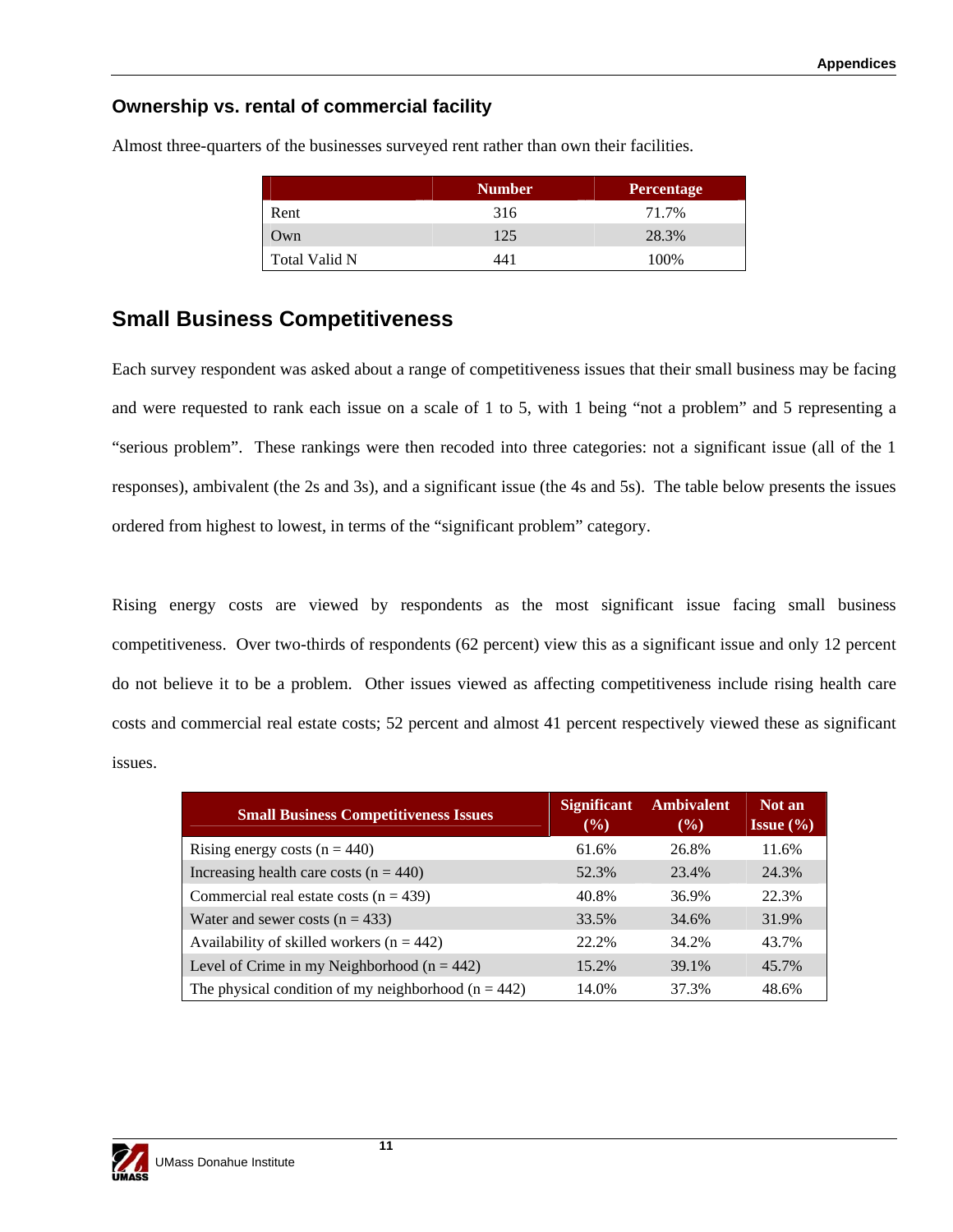## **Energy Usage and Efficiency**

### **Energy use: all respondents**

Next, respondents were asked to answer either true or false to a series of statements about their business' energy usage and efficiency. Small businesses in Boston report that they already engage in numerous environmentally preferable practices. Nearly 90 percent of respondents reported that they encourage employees to turn off lights and equipment when not in use. In addition, nearly 70 percent of respondents state that they use recycled or waste minimizing products for office supplies and over two-thirds indicated that they purchase energy efficient lighting and equipment and use recycled or waste minimizing products for shipping and packaging. However, only 18 percent of the respondents report that they would consider adding solar panels and just over a quarter of businesses report that their company has participated in an energy audit by their utility company.

| <b>Energy Usage: True/ False</b>                                                                               | True $(\% )$ | False $(\% )$ | <b>NA</b> |
|----------------------------------------------------------------------------------------------------------------|--------------|---------------|-----------|
| Our business encourages employees to turn off lights and equipment when<br>not in use $(n = 442)$              | 89.6%        | 9.7%          | .7%       |
| Our business uses recycled or waste minimizing products for office<br>supplies $(n = 442)$                     | 69.5%        | 28.1%         | 2.5%      |
| Our business purchases energy efficient lighting $(n = 442)$                                                   | 64.9%        | 31.9%         | 3.2%      |
| Our business uses recycled or waste minimizing products for shipping and<br>packaging ( $n = 442$ )            | 63.6%        | 32.4%         | 4.1%      |
| Our business purchases energy efficient equipment (for example, Energy<br>Star products) ( $n = 442$ )         | 60.2%        | 36.9%         | 2.9%      |
| Our business substitutes less toxic products and processes to replace more<br>toxic counterparts ( $n = 441$ ) | 45.4%        | 48.5%         | 6.1%      |
| Our business has installed water conserving faucets or toilets $(n = 442)$                                     | 44.6%        | 49.1%         | 6.3%      |
| Our business provides incentives for employees to use public transit,<br>bicycle, or telecommute $(n = 442)$   | 42.1%        | 56.3%         | 1.6%      |
| Our utility company provided our business with an energy audit ( $n = 440$ )                                   | 25.7%        | 65.9%         | 8.4%      |
| Our business would consider adding solar panels $(n = 441)$                                                    | 18.1%        | 74.8%         | 7.0%      |

### **Energy use: owners versus renters**

In every category, those who own their commercial property are more likely to have adopted green practices than those that rent.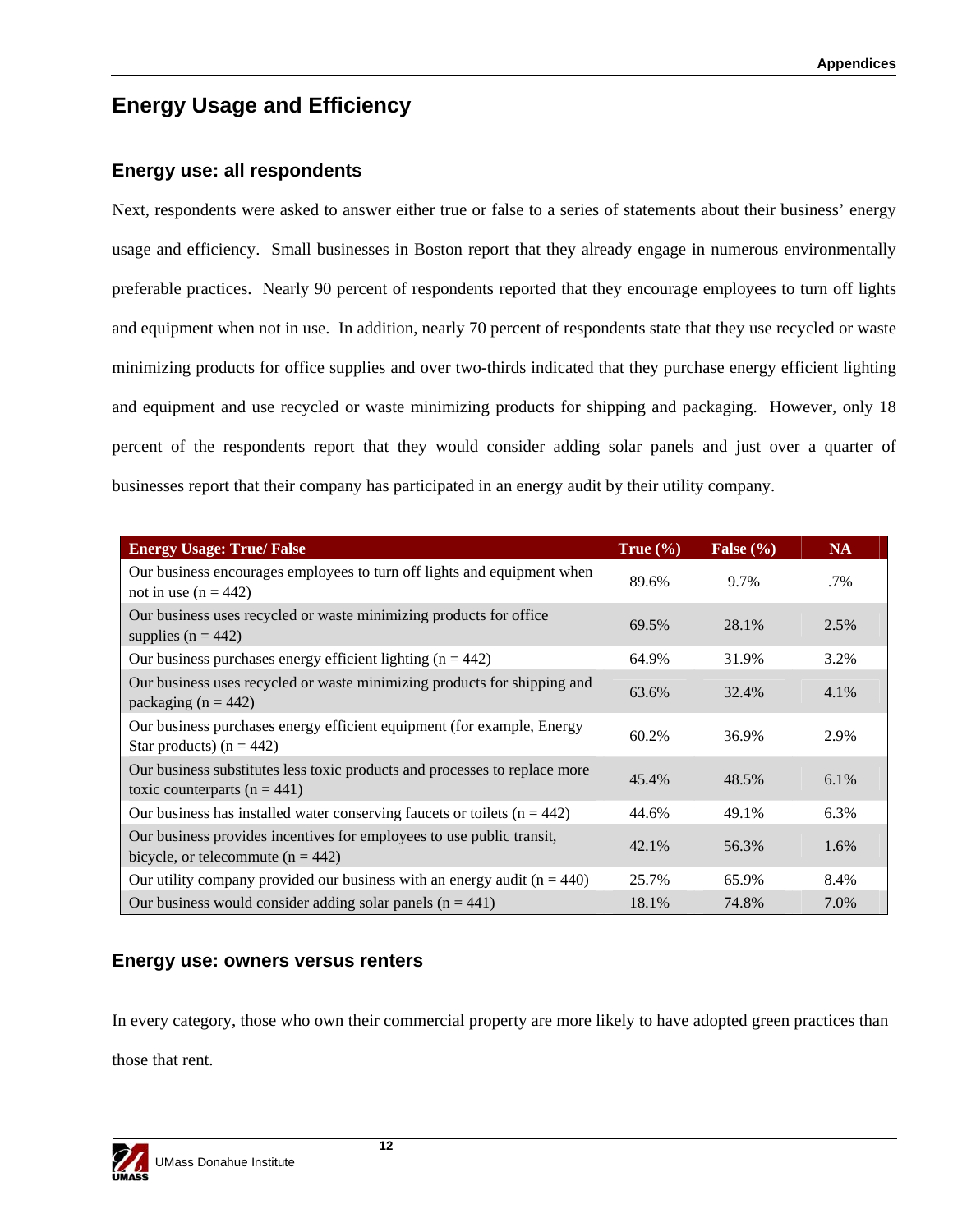|                                                                                                                  | Own                |                     |                  |                    | Rent                |                     |
|------------------------------------------------------------------------------------------------------------------|--------------------|---------------------|------------------|--------------------|---------------------|---------------------|
| <b>Energy Usage: True/ False</b>                                                                                 | <b>True</b><br>(%) | <b>False</b><br>(%) | <b>NA</b><br>(%) | <b>True</b><br>(%) | <b>False</b><br>(%) | <b>NA</b><br>$(\%)$ |
| Our business encourages employees to turn off<br>lights and equipment when not in use $(n = 442)$                | 91.2%              | 8.8%                | 0%               | 88.9%              | 10.1%               | .9%                 |
| Our business uses recycled or waste minimizing<br>products for office supplies $(n = 442)$                       | 71.2%              | 27.2%               | 1.6%             | 69.0%              | 28.2%               | 2.8%                |
| Our business purchases energy efficient lighting<br>$(n = 442)^*$                                                | 74.4%              | 24.0%               | 1.6%             | 61.1%              | 35.1%               | 3.8%                |
| Our business uses recycled or waste minimizing<br>products for shipping and packaging ( $n = 442$ )              | 68.8%              | 27.2%               | 4.0%             | 61.7%              | 34.2%               | 4.1%                |
| Our business purchases energy efficient<br>equipment (for example, Energy Star products)<br>$(n = 442)$          | 64.8%              | 32.8%               | 2.4%             | 58.2%              | 38.6%               | 3.2%                |
| Our business substitutes less toxic products and<br>processes to replace more toxic counterparts ( $n =$<br>441) | 51.6%              | 44.4%               | 4.0%             | 43.0%              | 50.0%               | 7.0%                |
| Our business has installed water conserving<br>faucets or toilets ( $n = 442$ )                                  | 58.4%              | 40.0%               | 1.6%             | 39.2%              | 52.5%               | 8.2%                |
| Our business provides incentives for employees<br>to use public transit, bicycle, or telecommute (n<br>$= 442$   | 44.0%              | 56.0%               | 0%               | 41.5%              | 56.3%               | 2.2%                |
| Our utility company provided our business with<br>an energy audit ( $n = 440$ )                                  | 32.0%              | 63.2%               | 4.8%             | 23.2%              | 66.9%               | 9.9%                |
| Our business would consider adding solar panels<br>$(n = 441)^*$                                                 | 22.4%              | 75.2%               | 2.4%             | 16.2%              | 74.9%               | 8.9%                |

## **Small Business Recycling**

In the next section, respondents were asked about their current recycling behaviors in regards to various products. In this section, there are several respondents for whom that particular form of recycling does not apply. The nonapplicable (NA) responses remain as a valid category in the table below.

A majority of the respondents, over three-quarters, are regularly recycling paper products, cardboard, and plastic containers. For those businesses for whom it is applicable, significant percentages of small businesses are regularly recycling film (42.8%) and metal and glass (38.2%). There is notably less consistent recycling of food and/or organic waste, shipping pallets, and textiles.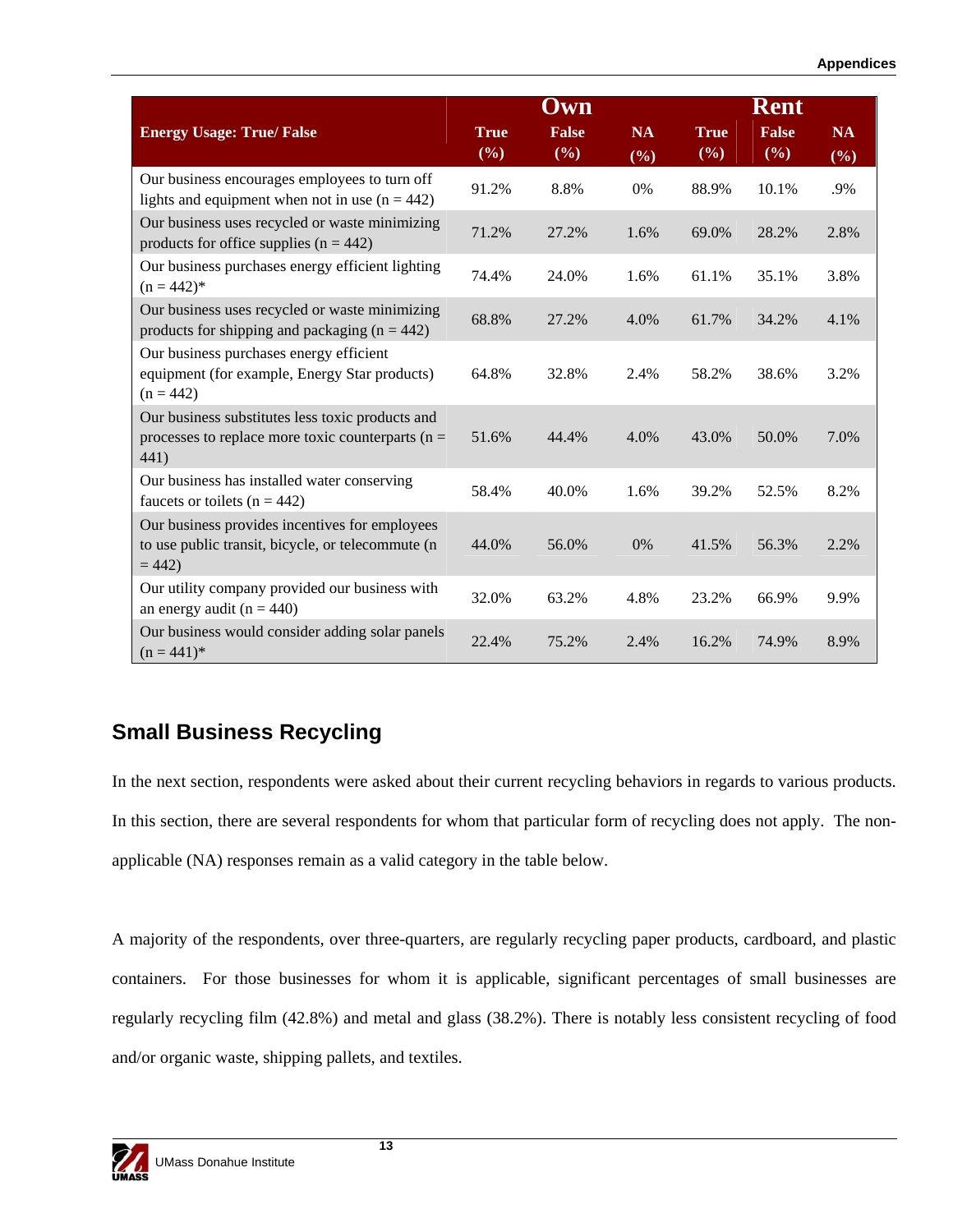| <b>Current recycling</b>                       | Recycles $(\% )$ | Does Not Recycle (%) | NA(%) |
|------------------------------------------------|------------------|----------------------|-------|
| Paper products $(n = 442)$                     | 76.2%            | 9.3%                 | 14.5% |
| Cardboard ( $n = 442$ )                        | 70.8%            | 10.2%                | 19.0% |
| Plastic containers ( $n = 442$ )               | 59.7%            | 10.9%                | 29.4% |
| Film (such as bags or shrink wrap) $(n = 442)$ | 42.8%            | 17.4%                | 39.8% |
| Metal and glass $(n = 442)$                    | 38.2%            | 17.4%                | 44.3% |
| Food and/or other organic waste $(n = 442)$    | 15.4%            | 27.6%                | 57.0% |
| Shipping pallets ( $n = 442$ )                 | 12.9%            | 18.6%                | 68.6% |
| Textiles ( $n = 442$ )                         | 9.7%             | 20.4%                | 69.9% |

### **Interest in Education and Training and Financial Incentives**

#### **Interest in training and incentives: all respondents**

Respondents were asked to rate their level of interest in various types of education and training programs and financial incentives on a scale of 1 to 5, with 1 being "not interested" and 5 being "very interested." These rankings were combined into three categories: "no interest" (the 1s), "non-committal/ ambivalent" (2s and 3s), and "interested" (the 4s and 5s).

In terms of education and training, survey respondents were most interested in energy efficiency training (35.6 percent) followed closely by training on how to properly dispose of or reuse items which are difficult to throw away (35.1 percent).

Over half of the respondents favored discounts to help their business purchase products that are better for the environment. Similarly, close to 48 percent of the respondents were interested in discounts on energy efficient equipment, lighting, and insulation. Only 38 percent of the respondents were interested in incentives to use green building materials in remodeling or renovation.

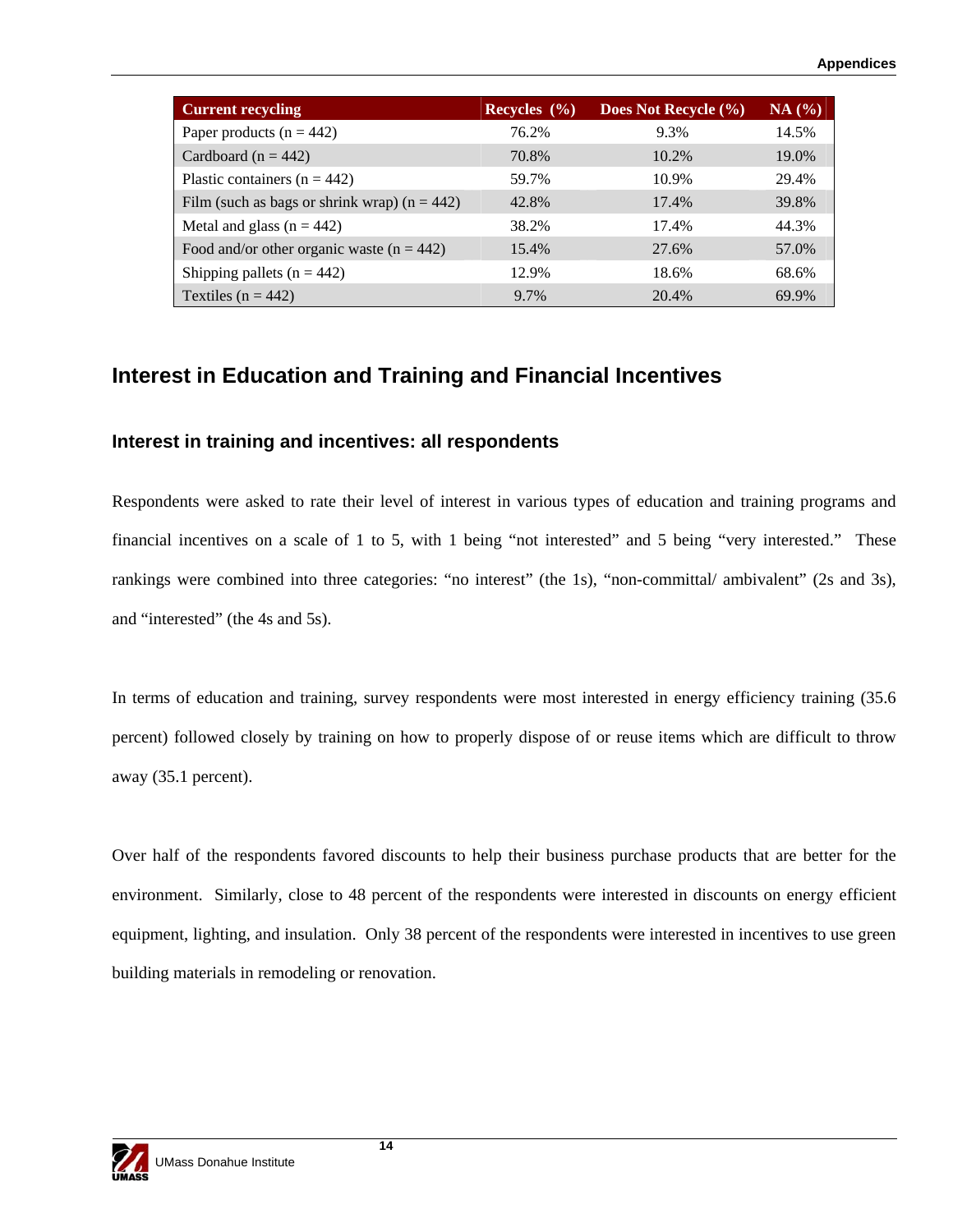| <b>Education and Training Programs</b>                                                                                              | <b>Interested</b><br>(%) | Non-committal/<br>Ambivalent (%)     | No<br><b>Interest</b><br>$($ %)          |
|-------------------------------------------------------------------------------------------------------------------------------------|--------------------------|--------------------------------------|------------------------------------------|
| Education and training to help your business become more energy<br>efficient ( $n = 438$ )                                          | 35.6%                    | 24.4%                                | 40.0%                                    |
| Education and training on how to properly dispose or reuse items<br>which are difficult or expensive to throw away ( $n = 436$ )    | 35.1%                    | 27.1%                                | 37.8%                                    |
| Education and training on green building ideas and products $(n = 433)$                                                             | 33.9%                    | 22.2%                                | 43.9%                                    |
| Education and training to help set up or expand your business<br>recycling and waste reduction program ( $n = 437$ )                | 29.5%                    | 22.7%                                | 47.8%                                    |
| <b>Financial Incentives / Discounts</b>                                                                                             | <b>Interested</b><br>(%) | Non-committal/<br>Ambivalent $(\% )$ | N <sub>0</sub><br><b>Interest</b><br>(%) |
| Discounts to help your business purchase products that are better for<br>the environment $(n = 437)$                                | 56.1%                    | 20.1%                                | 23.8%                                    |
| Discounts on energy efficient equipment, lighting and insulation $(n =$<br>$n = 438$                                                | 47.9%                    | 19.9%                                | 32.2%                                    |
| Discounts to help your business take advantage of green building<br>products ( $n = 429$ )                                          | 47.3%                    | 19.8%                                | 32.9%                                    |
| Grants or loans to implement energy efficiency and use renewable<br>energy ( $n = 422$ )                                            | 39.3%                    | 19.4%                                | 41.2%                                    |
| Incentives to use green building materials in your remodeling or<br>renovation, such as faster permitting or lower fees $(n = 419)$ | 37.9%                    | 21.5%                                | 40.6%                                    |

#### **Interest in training and incentives: owners versus renters**

When the data on interest in education and training programs and financial incentives was analyzed with regard to whether or not the business owned or rented their facilities, in general, owners were more likely to be interested in education and training or financial incentives as compared to their renting counterparts.

The biggest difference between owners and renters was related to their interest in incentives to use green building materials. Over 46 percent of businesses that own their own facilities were interested in this incentive, while this appealed to only a little more than a third of the renters.

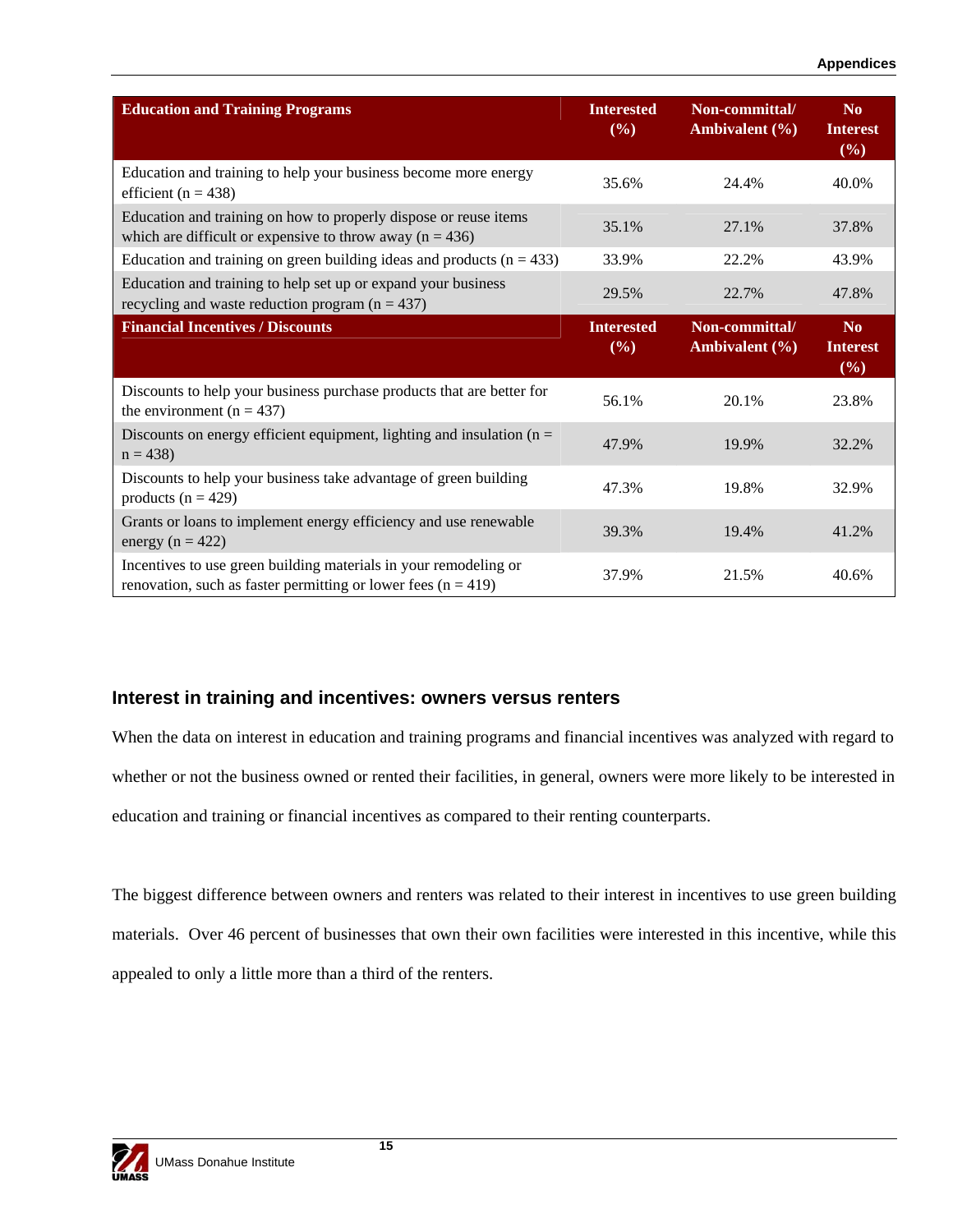Another significant difference between owners and renters was related to discounts to help businesses take advantage of green building products. Over half of the owners were interested in this incentive, while only 45 percent of the renters were interested.

|                                                                                                                            | Own                      |                                                |                                          | <b>Rent</b>              |                                                |                                          |  |
|----------------------------------------------------------------------------------------------------------------------------|--------------------------|------------------------------------------------|------------------------------------------|--------------------------|------------------------------------------------|------------------------------------------|--|
| <b>Education and Training</b><br><b>Programs</b>                                                                           | <b>Interested</b><br>(%) | Non-<br>committal/<br><b>Ambivalent</b><br>(%) | N <sub>0</sub><br><b>Interest</b><br>(%) | <b>Interested</b><br>(%) | Non-<br>committal/<br><b>Ambivalent</b><br>(%) | N <sub>o</sub><br><b>Interest</b><br>(%) |  |
| Education and training on green<br>uilding ideas and products                                                              | 37.9%                    | 25.0%                                          | 37.1%                                    | 32.1%                    | 21.1%                                          | 46.8%                                    |  |
| Education and training to help your<br>usiness become more energy<br>fficient                                              | 37.1%                    | 24.2%                                          | 38.7%                                    | 34.8%                    | 24.6%                                          | 40.6%                                    |  |
| Education and training on how to<br>roperly dispose of or reuse items<br>which are difficult or expensive to<br>hrow away  | 35.2%                    | 24.8%                                          | 40.0%                                    | 34.8%                    | 28.1%                                          | 37.1%                                    |  |
| Education and training to help set<br>ip or expand your business<br>ecycling and waste reduction<br>rogram                 | 29.0%                    | 21.0%                                          | 50.0%                                    | 29.5%                    | 23.4%                                          | 47.1%                                    |  |
|                                                                                                                            |                          | Own                                            |                                          |                          | <b>Rent</b>                                    |                                          |  |
| <b>Tinancial Incentives/ Discounts</b>                                                                                     | <b>Interested</b><br>(%) | Non-<br>Commital/<br><b>Ambivalent</b><br>(%)  | N <sub>0</sub><br><b>Interest</b><br>(%) | <b>Interested</b><br>(%) | Non-<br>committal/<br><b>Ambivalent</b><br>(%) | No<br><b>Interest</b><br>(%)             |  |
| Discounts to help your business<br>urchase products that are better for<br>he environment                                  | 58.4%                    | 18.4%                                          | 23.2%                                    | 55.0%                    | 20.9%                                          | 24.1%                                    |  |
| Discounts to help your business<br>ake advantage of green building<br>roducts                                              | 52.4%                    | 21.0%                                          | 26.6%                                    | 45.1%                    | 19.4%                                          | 35.5%                                    |  |
| Discounts on energy efficient<br>quipment, lighting and insulation                                                         | 49.6%                    | 19.2%                                          | 31.2%                                    | 47.1%                    | 20.2%                                          | 32.7%                                    |  |
| ncentives to use green building<br>naterials in your remodeling or<br>enovation, such as faster<br>ermitting or lower fees | 46.3%                    | 25.2%                                          | 28.5%                                    | 34.2%                    | 20.0%                                          | 45.8%                                    |  |
| Grants or loans to implement<br>nergy efficiency and use<br>enewable energy                                                | 41.5%                    | 22.0%                                          | 36.6%                                    | 38.3%                    | 18.5%                                          | 43.3%                                    |  |

## **Willingness to Participate in Further Study**

The tables below suggest many respondents were willing to take part in focus groups regarding the needs of Boston's small businesses (30.4 percent) and even more were willing to be contacted by the City of Boston for more information on sustainable business practices (47.7 percent).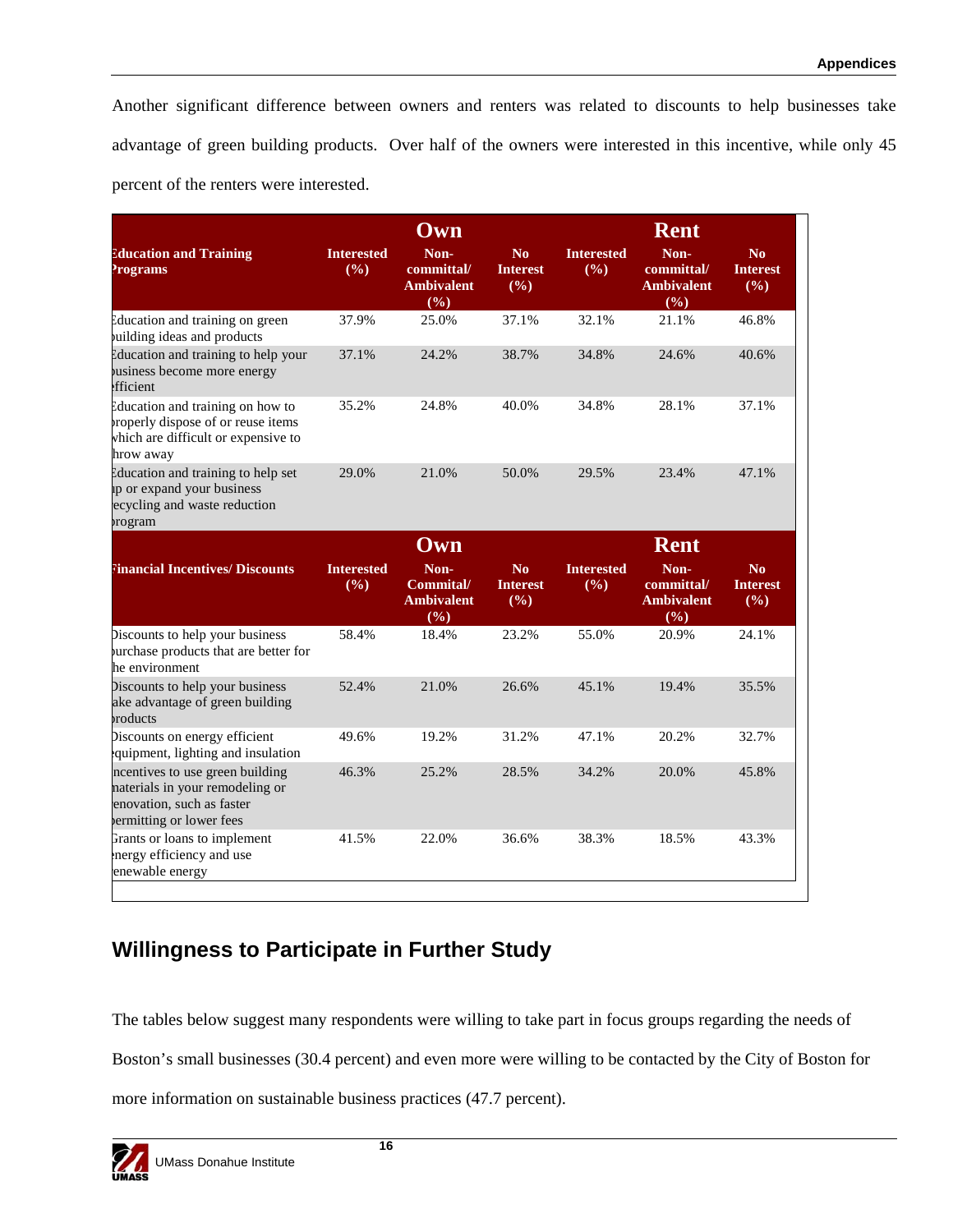### **Willing to be contacted by the City of Boston for further information on sustainable business practices**

|                       | <b>Percentage</b> |
|-----------------------|-------------------|
| Yes                   | 47.7%             |
| N <sub>0</sub>        | 52.3%             |
| Total Valid $N = 442$ |                   |

### **Willing to be contacted to take part in a focus group to learn more about the needs of Boston small businesses**

|                       | <b>Percentage</b> |
|-----------------------|-------------------|
| Yes                   | 30.4%             |
| No                    | 69.6%             |
| Total Valid $N = 441$ |                   |

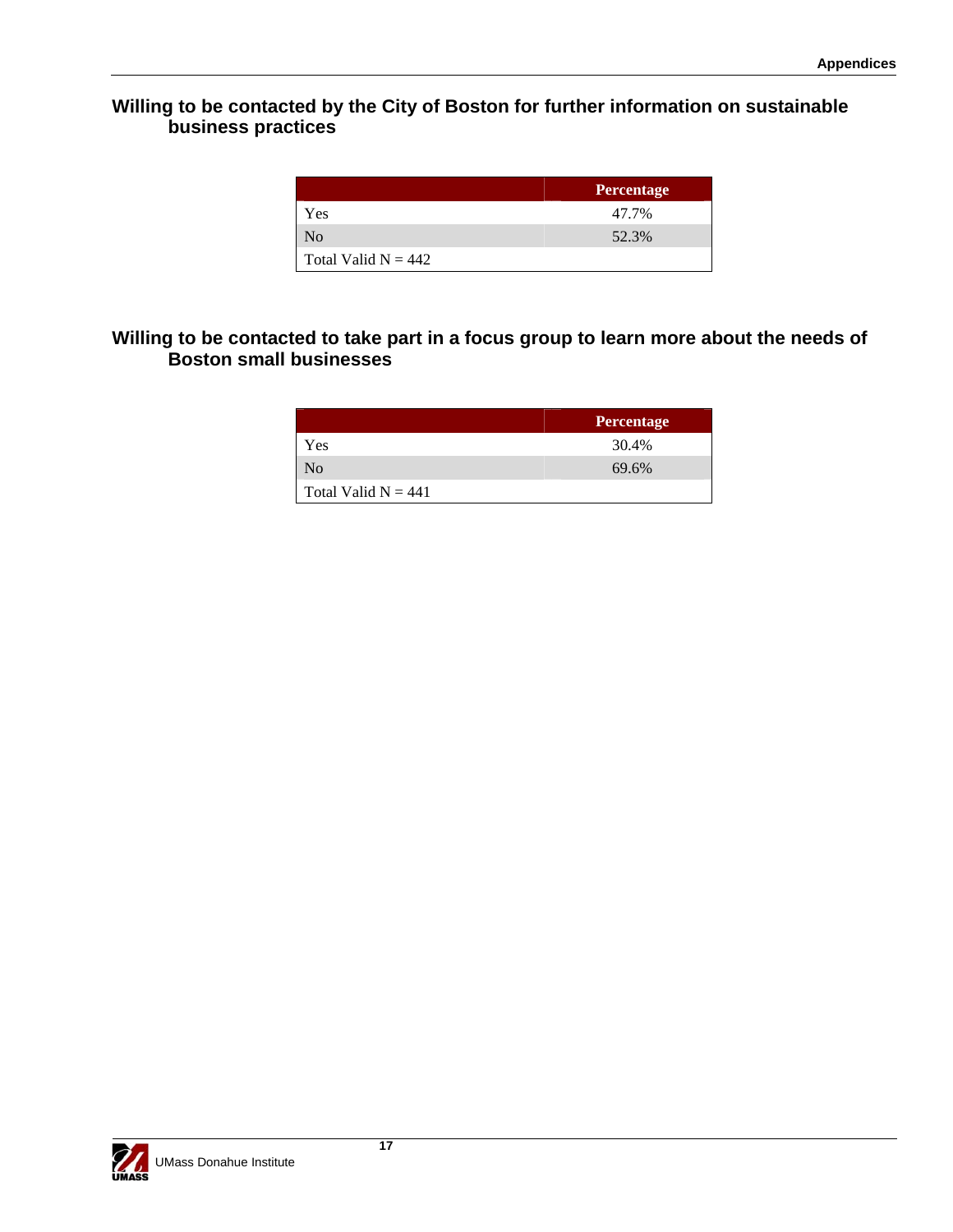# **Appendix I. Respondents by Geographic Location**

*Respondents by Neighborhood and Zip Code* 

| <b>City Neighborhood</b>                     | <b>Zip Code</b> | <b>Number</b> | <b>Percentage</b> |
|----------------------------------------------|-----------------|---------------|-------------------|
| Allston/Brighton                             |                 |               |                   |
|                                              | 02135           | 17            | 3.8%              |
|                                              | 02134           | 10            | 2.3%              |
| <b>Total: Allston/ Brighton</b>              |                 |               | 6.1%              |
| <b>Boston - Back Bay</b>                     |                 |               |                   |
|                                              | 02116           | 36            | 8.1%              |
|                                              | 02115           | 6             | 1.4%              |
| <b>Total: Boston - Back Bay</b>              |                 |               | 9.5%              |
| <b>Boston - Chinatown</b>                    |                 |               |                   |
|                                              | 02111           | 20            | 4.5%              |
| <b>Total: Boston - Chinatown</b>             |                 |               | 4.5%              |
| <b>Boston</b> – Copley                       |                 |               |                   |
|                                              | 02199           | 3             | .7%               |
| <b>Total: Boston - Copley</b>                |                 |               | $.7\%$            |
| <b>Boston - Downtown</b>                     |                 |               |                   |
|                                              | 02110           | 26            | 5.9%              |
|                                              | 02108           | 23            | 5.2%              |
|                                              | 02114           | 16            | 3.6%              |
|                                              | 02113           | 6             | 1.4%              |
|                                              | 02117           | 1             | .2%               |
|                                              | 02196           | 1             | .2%               |
| <b>Total: Boston - Downtown</b>              |                 |               | 16.5%             |
| <b>Boston - Longwood Medical Area</b>        |                 |               |                   |
|                                              | 02215           | 22            | 5.0%              |
| <b>Total: Boston - Longwood Medical Area</b> |                 |               | 5.0%              |
| <b>Boston - North End</b>                    |                 |               |                   |
|                                              | 02109           | 27            | 6.1%              |
| <b>Total: Boston - North End</b>             |                 |               | 6.1%              |
| <b>Boston - South Boston</b>                 |                 |               |                   |
|                                              | 02210           | 22            | 5.0%              |
|                                              | 02127           | 18            | 4.1%              |
| <b>Total: Boston - South Boston</b>          |                 |               | 9.1%              |
| Charlestown                                  |                 |               |                   |
|                                              | 02129           | 20            | 4.5%              |
| <b>Total: Charlestown</b>                    |                 |               | 4.5%              |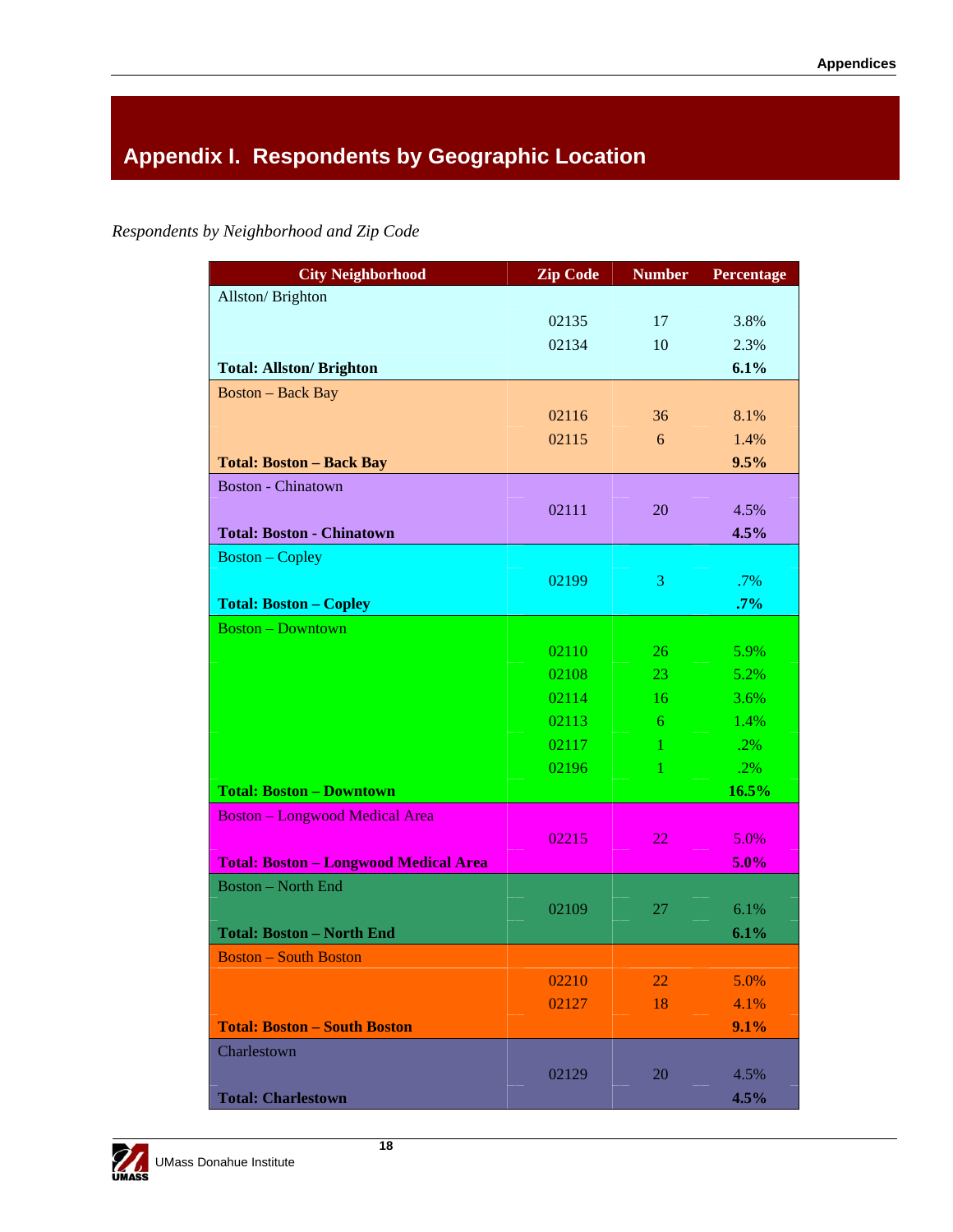| <b>Dorchester</b>           |       |                |      |
|-----------------------------|-------|----------------|------|
|                             | 02124 | 19             | 4.3% |
|                             | 02125 | 9              | 2.0% |
|                             | 02122 | 8              | 1.8% |
|                             | 02121 | 6              | 1.4% |
| <b>Total: Dorchester</b>    |       |                | 9.5% |
| <b>East Boston</b>          |       |                |      |
|                             | 02128 | 19             | 4.3% |
| <b>Total: East Boston</b>   |       |                | 4.3% |
| <b>Hyde Park</b>            |       |                |      |
|                             | 02136 | 16             | 3.6% |
| <b>Total: Hyde Park</b>     |       |                | 3.6% |
| Jamaica Plain               |       |                |      |
|                             | 02130 | 23             | 5.2% |
| <b>Total: Jamaica Plain</b> |       |                | 5.2% |
| Mattapan                    |       |                |      |
|                             | 02126 | 10             | 2.3% |
| <b>Total: Mattapan</b>      |       |                | 2.3% |
| Readville                   |       |                |      |
|                             | 02137 | 3              | .7%  |
| <b>Total: Readville</b>     |       |                | .7%  |
| Roslindale                  |       |                |      |
|                             | 02131 | 15             | 3.4% |
| <b>Total: Roslindale</b>    |       |                | 3.4% |
| Roxbury                     |       |                |      |
|                             | 02118 | 17             | 3.8% |
|                             | 02119 | 9              | 2.0% |
|                             | 02120 | $\overline{4}$ | .9%  |
| <b>Total: Roxbury</b>       |       |                | 6.7% |
| <b>West Roxbury</b>         |       |                |      |
|                             | 02132 | 10             | 2.3% |
| <b>Total: West Roxbury</b>  |       |                | 2.3% |
|                             |       |                |      |

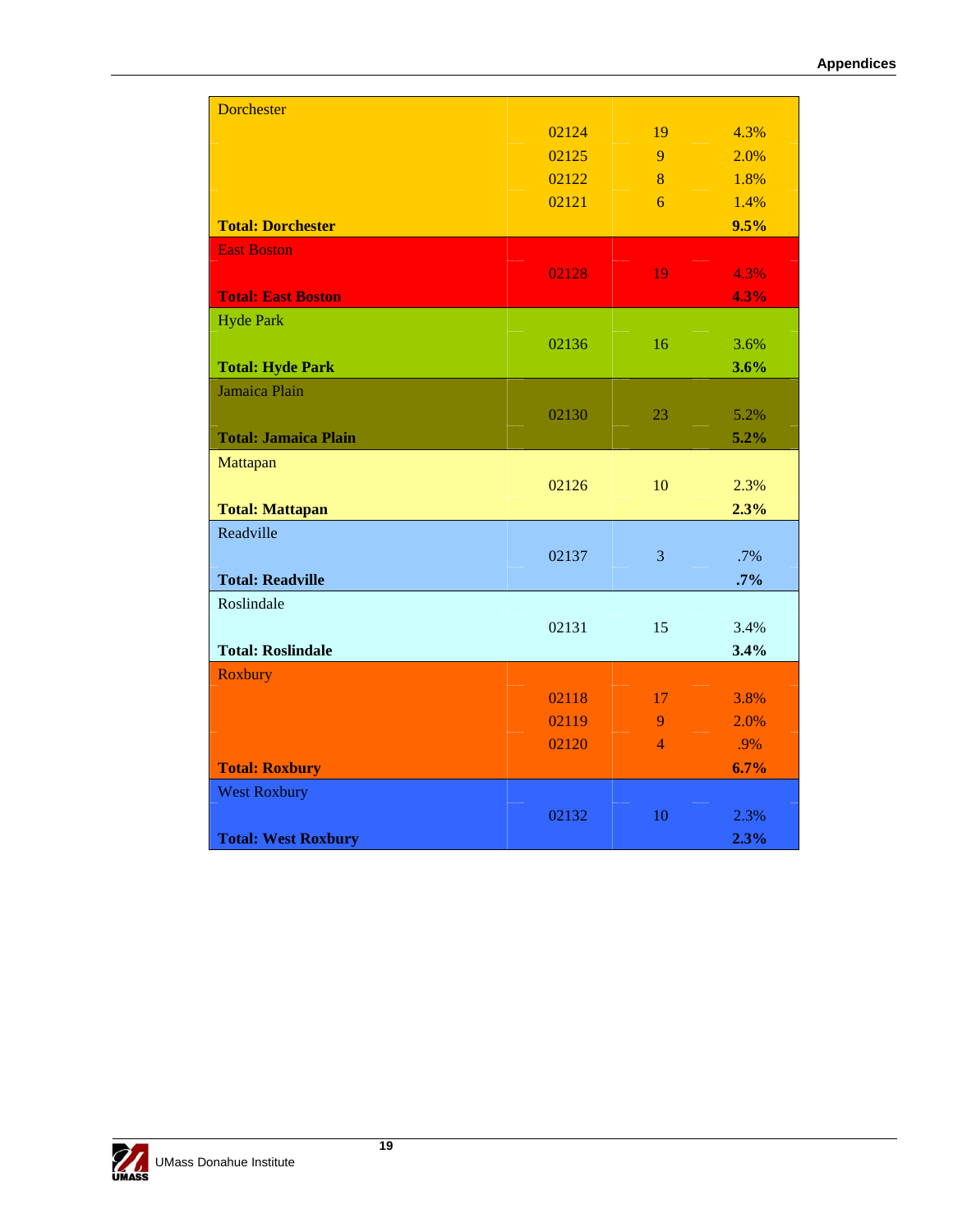## **Appendix II. Zip Code Map**



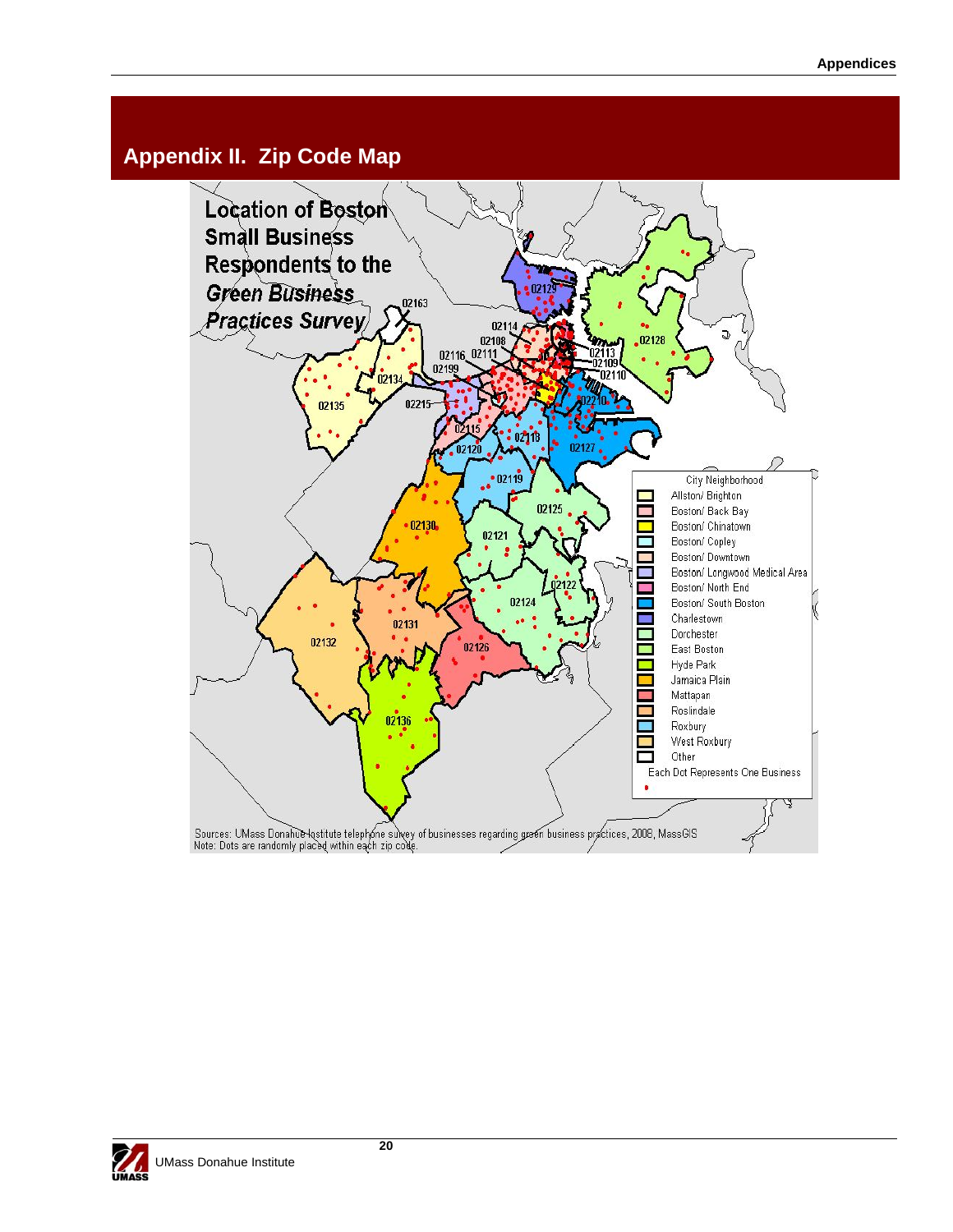# **Appendix III. Final Survey Questions**

#### **Telephone Survey of Boston Small Business Owners Regarding Energy Use, Waste Production, and the Adoption of "Green" Business Practices**

May I please speak with (insert contact name here). Note: If unavailable ask to speak with the person in charge.

Hello, my name is \_\_\_\_\_\_\_\_\_\_\_ and I am working with the University of Massachusetts on a survey of small businesses in the City of Boston. This survey is part of an initiative designed to improve programs to meet small business needs related to energy conservation and adoption of clean technologies and greener business practices. Your responses will be used anonymously as background information to inform the City's efforts.

Your participation is completely voluntary and completing this survey will take no more than 10 minutes of your time. Your name and business will be kept private unless you indicate otherwise at the end of the survey.

Would you like to continue?

I would like to begin by asking you a few basic questions about your business.

1. Is your business located in Boston? YES NO

#### **(If YES continue. If NO, politely terminate the survey.)**

- 2. How many full-time equivalent employees do you have at this location, including yourself?
- 3. Is your business minority- or female-owned? YES NO
- 4. Do you rent or own your business facility? RENT OWN
- 5. Now I am going to read a list of competitiveness issues facing small businesses in Boston. **Thinking about your business**, I'd like you to tell me how much of a problem each issue is on a scale of 1 to 5, with 1 meaning not a problem and 5 meaning a serious problem.

(Note to interviewer: please rotate response categories)

- a. Increasing health care costs
- b. Availability of skilled workers
- c. The level of crime in my neighborhood
- d. The physical condition of my neighborhood
- e. Commercial real estate costs
- f. Rising energy costs
- g. Water and sewer costs
- 6. Now, I am going to read a series of statements and ask you whether each statement is a true or false statement about your business.

Note to interviewer: Please rotate statements and track the numbers of respondents who respond "I don't know" or "not applicable (N/A)". Please do not offer "I don't know" or "N/A" as an option.

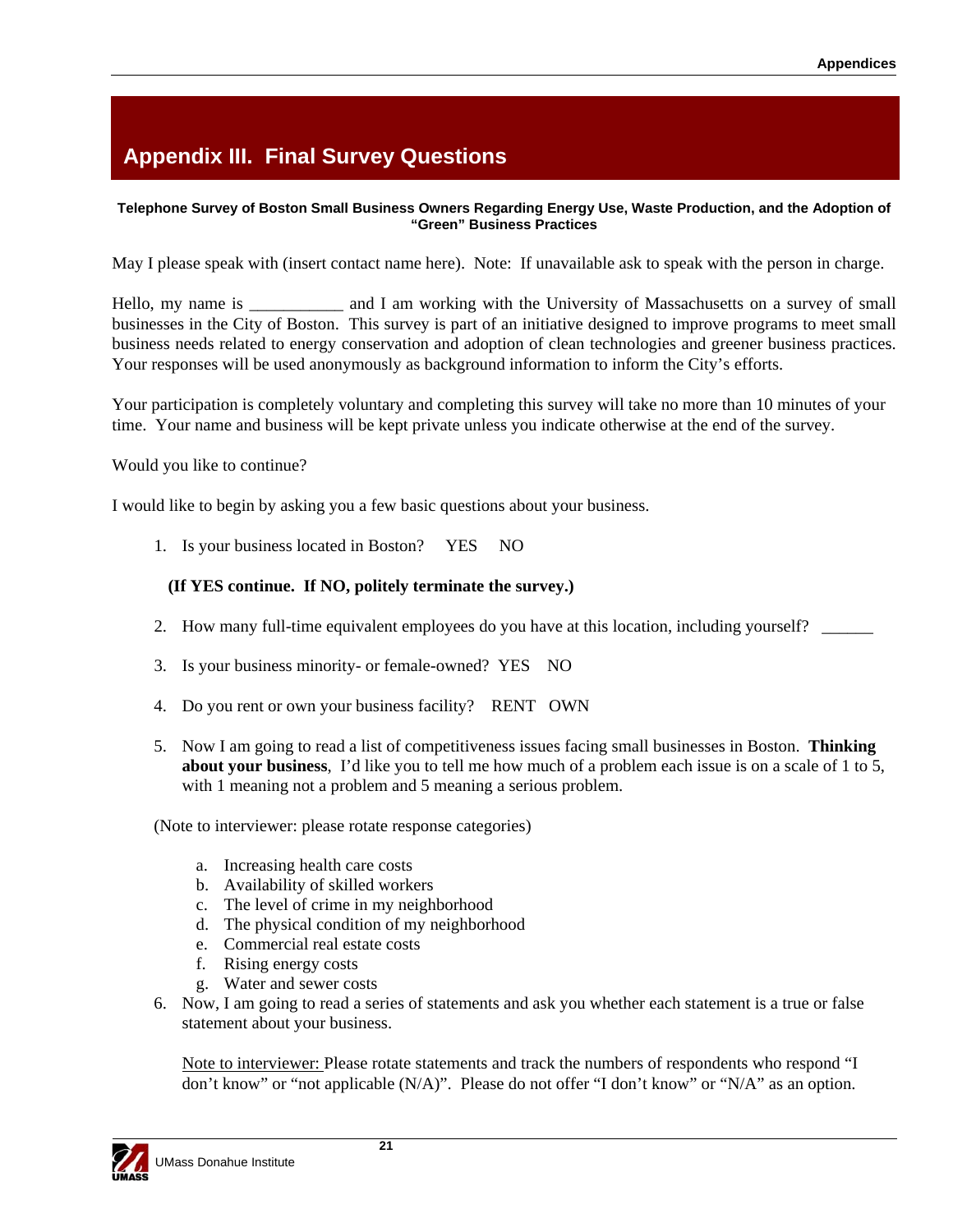- a. Our business would consider adding solar panels.
- b. Our utility company provided our business with an energy audit.
- c. Our business purchases energy efficient equipment (for example, Energy Star products).
- d. Our business purchases energy efficient lighting.
- e. Our business encourages employees to turn off lights and equipment when not in use.
- f. Our business provides incentives for employees to use public transit, bicycle or telecommute.
- i. Our business has installed water conserving faucets or toilets.
- k. Our business uses recycled or waste-minimizing products for shipping and packaging.
- l. Our business uses recycled or waste-minimizing products for office supplies.
- m. Our business substitutes less-toxic products and processes to replace more toxic counterparts.
- 7. Now, I am going to read you a list of items that some businesses throw away and others recycle. After I read the name of each item, please tell me whether your business recycles this item on a *regular basis*. If your business does not generate an item as waste, please tell me that it is not applicable for your business.

Note to interviewer: Please rotate statements and track the numbers of respondents who respond "I don't know". Please don't offer "I don't know" as an option. Responses should be categorized as either recycles, does not recycle, or not applicable for our business (N/A).

- a. Food and / or other organic waste:
- b. Plastic film (such as bags or shrink wrap):
- c. Plastic containers:
- d. Paper:
- e. Cardboard:
- f. Metal and glass:
- g. Textiles:
- h. Wood / shipping pallets:
- 8. Do you regularly dispose of materials that you think another business might use? If so, what? (For example: packing materials, old building materials, end of season surplus stock.)

Note to interviewer: Please track the numbers of respondents who respond "I don't know". Please don't offer "I don't know" as an option. Responses should be open ended.

9. Finally, I am going to read a series of education and financial programs that the City of Boston is considering in an effort to help your business succeed and preserve our natural environment. **Thinking about your business**, I'd like you to tell me, on a scale of 1 to 5, how interested your business would be in these programs and practices, with 1 meaning not at all interested, and 5 meaning very interested.

Note to interviewer: Please rotate statements and track the numbers of respondents who respond "I don't know" or "not applicable (N/A)". Please do not offer "I don't know" or "N/A" as an option.

- a. Education and training to help set up or expand your business' recycling and waste reduction program.
- b. Education and training to help your business become more energy efficient.
- c. Education and training on green building ideas and products.